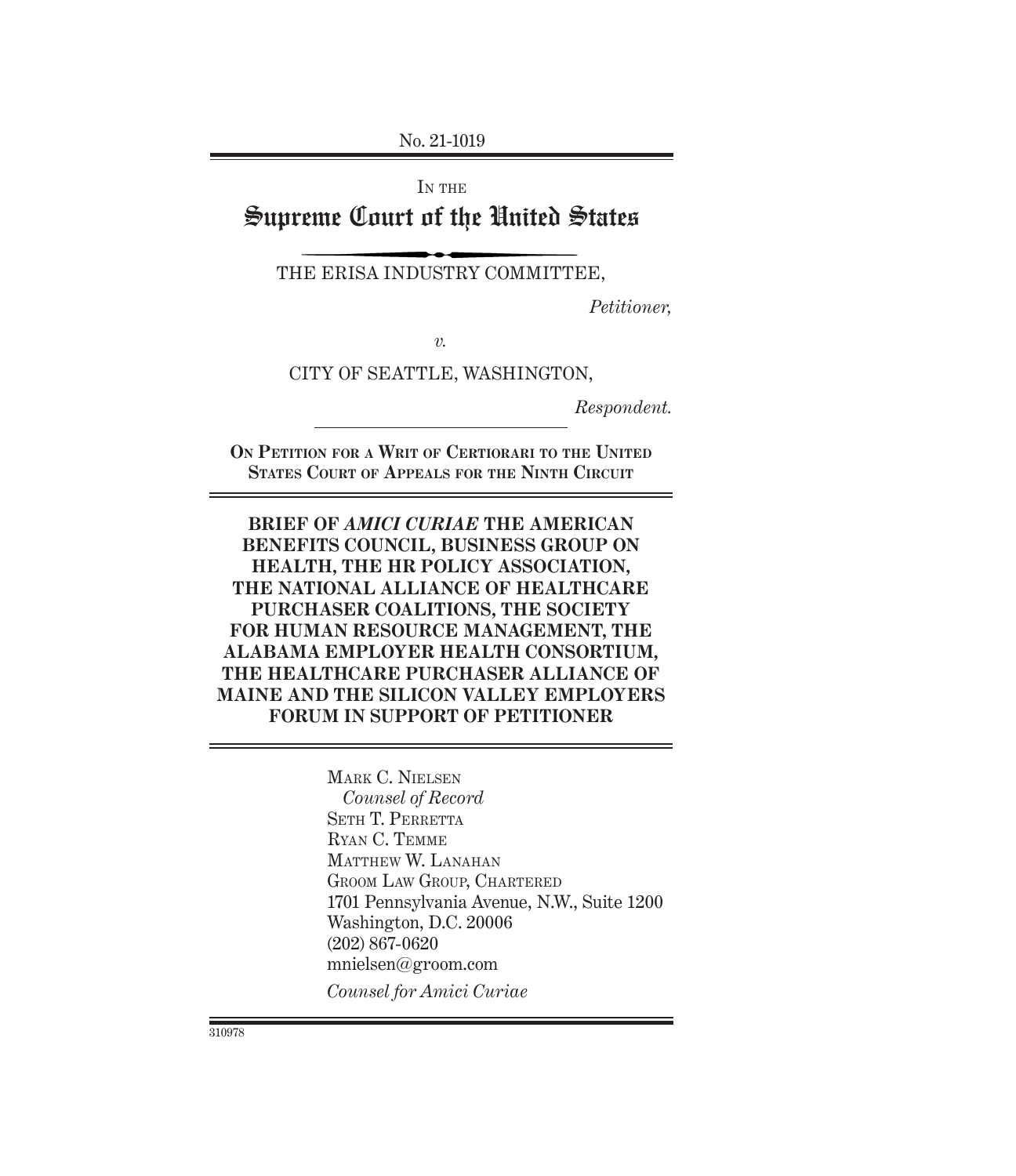### **TABLE OF CONTENTS**

|    | Page                                                                                                                                                                           |
|----|--------------------------------------------------------------------------------------------------------------------------------------------------------------------------------|
|    | TABLE OF CONTENTS                                                                                                                                                              |
|    | TABLE OF CITED AUTHORITIES  ii                                                                                                                                                 |
|    | INTEREST OF AMICI CURIAE 1                                                                                                                                                     |
|    | SUMMARY OF ARGUMENT5                                                                                                                                                           |
|    |                                                                                                                                                                                |
| I. | Circuit Split Exists on a Matter of                                                                                                                                            |
|    | II. ERISA Preemption Is Fundamental to<br>Employers Offering Health Coverage to                                                                                                |
|    | III. Golden Gate and its Progeny Render ERISA<br>Preemption Meaningless and Are Likely to<br>Result in Increased Health Coverage Costs<br>and Fewer Health Coverage Options 14 |
|    | CONCLUSION $\ldots \ldots \ldots \ldots \ldots \ldots \ldots \ldots \ldots \ldots \ldots \ldots \ldots$                                                                        |

*i*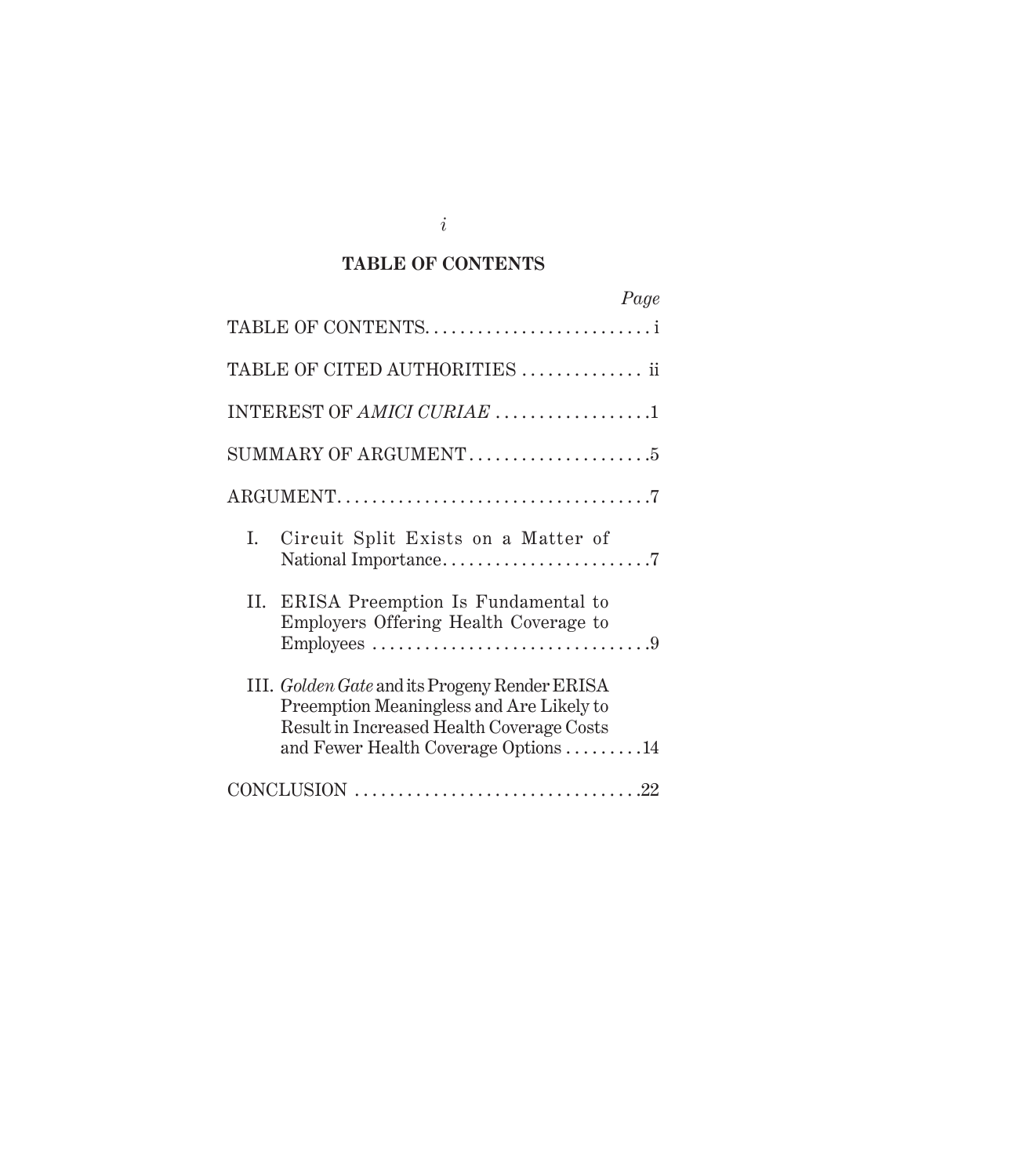# **TABLE OF CITED AUTHORITIES**

| 'aae<br>→ |
|-----------|
|-----------|

### **Cases**

| Aloha Airlines, Inc. v. Ahue,                                                               |
|---------------------------------------------------------------------------------------------|
| Boggs v. Boggs,                                                                             |
| Conkright v. Frommert,                                                                      |
| Curtiss-Wright Corp. v. Schoonejongen,                                                      |
| Egelhoff v. Egelhoff,                                                                       |
| Fort Halifax Packing Co. v. Coyne,                                                          |
| Gobeille v. Liberty Mut. Ins. Co.,                                                          |
| Golden Gate Rest. Ass'n v. City & County of S.F.,                                           |
| Golden Gate Rest. Ass'n v. City & Cnty. of S.F.,<br>558 F.3d 1000 (9th Cir. 2009) 8, 10, 12 |

*ii*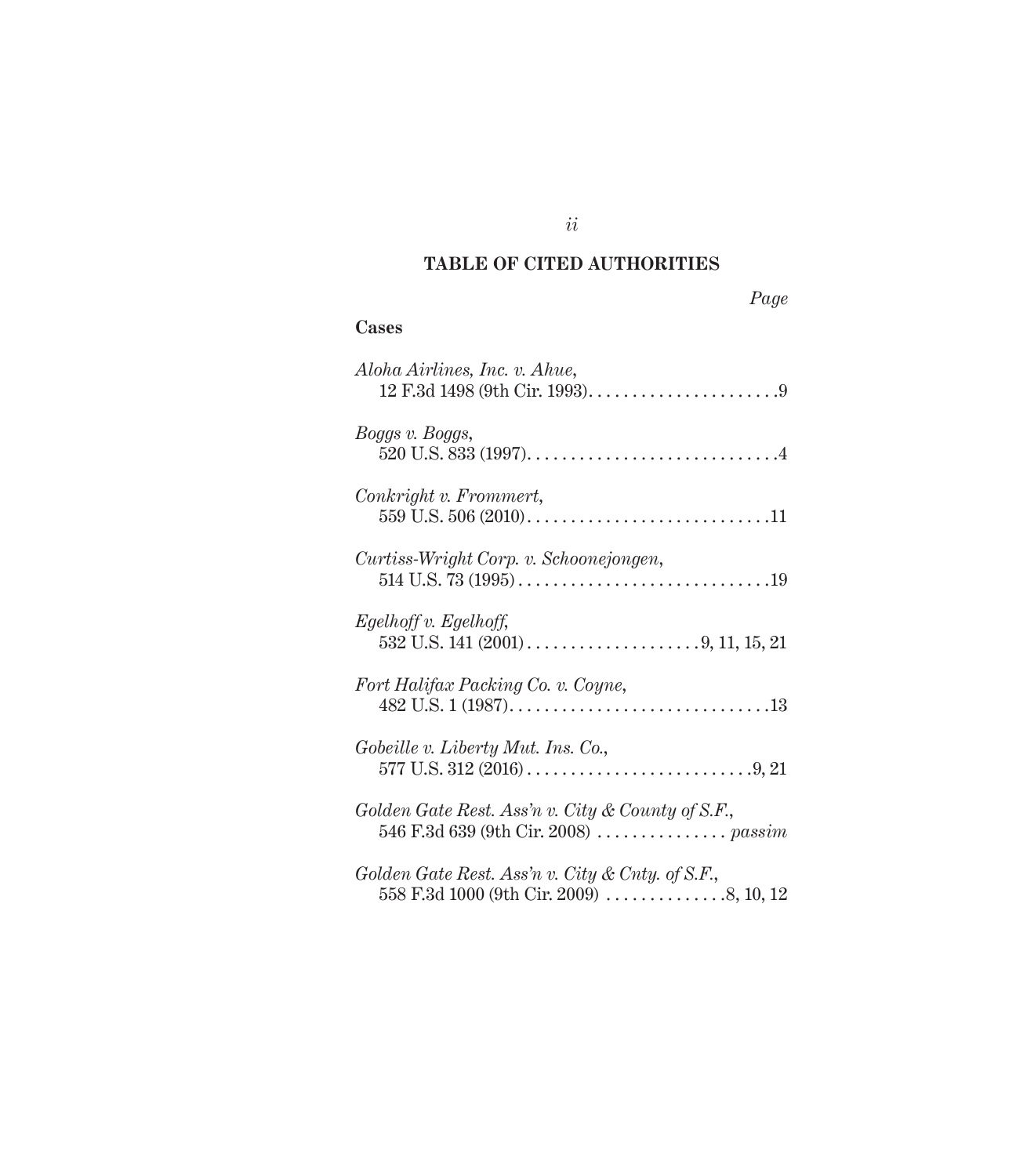### *Cited Authorities*

| Page                                                                                           |
|------------------------------------------------------------------------------------------------|
| Ingersoll-Rand Co. v. McClendon,                                                               |
| Merit Constr. All. v. City of Quincy,                                                          |
| N.Y. State Conf. of Blue Cross & Blue Shield<br>Plans. v. Travelers Ins. Co.,                  |
| Retail Industry Leaders Ass'n v. Fielder,                                                      |
| Rush Prudential HMO, Inc. v. Moran,                                                            |
| Rutledge v. Pharm. Care Mgmt. Ass'n,                                                           |
| The ERISA Indus. Comm. v. City of Seattle,<br>No. 20-35472, 2020 WL 6682044 (9th Cir. 2020) 20 |
| <b>Statutes</b>                                                                                |
| City of East Orange, N.J., Code §§ 140-1-1518                                                  |
|                                                                                                |
|                                                                                                |
| City of Passaic, N.J., Code §§ 128-1-14 18                                                     |

# *iii*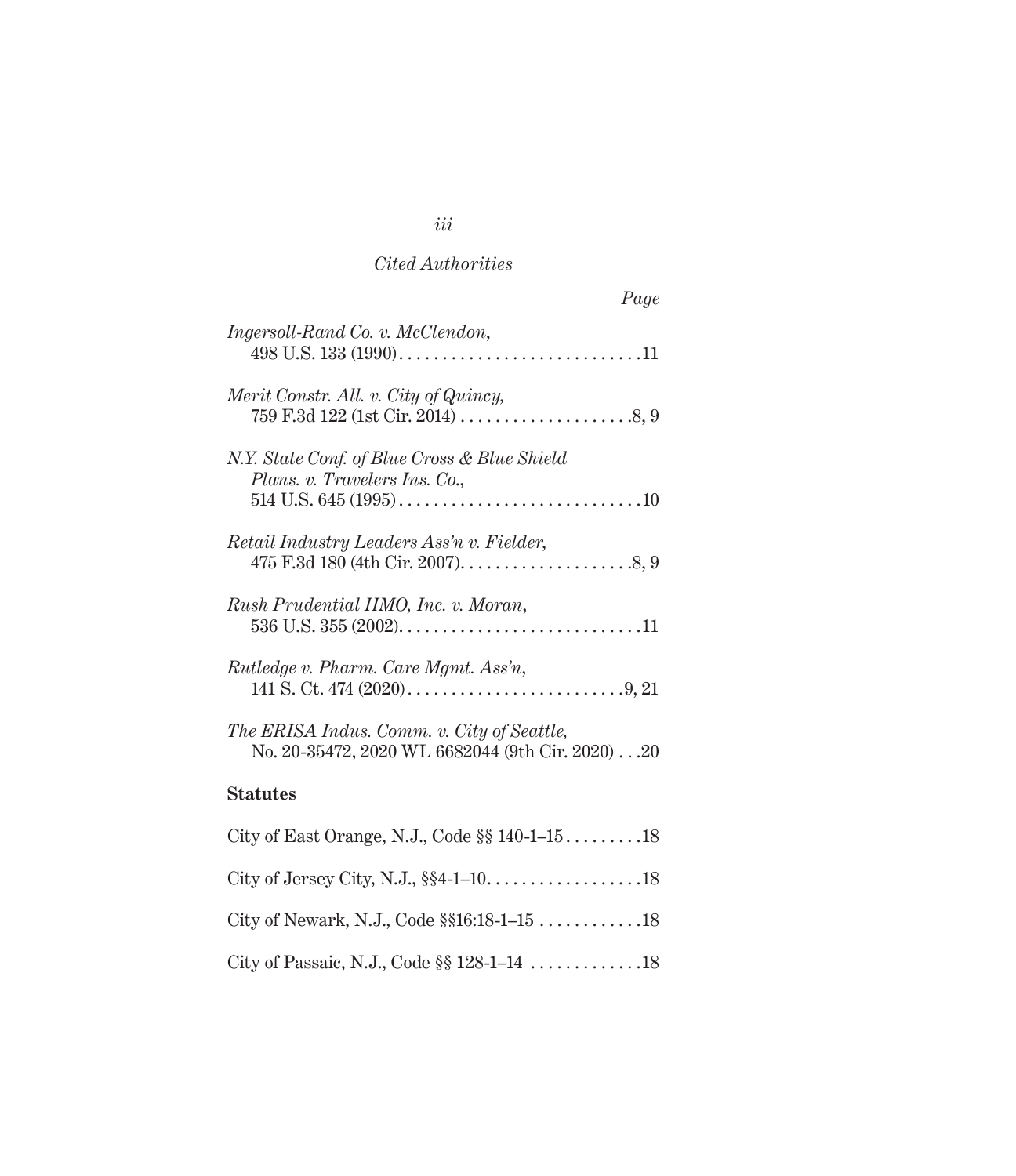# *Cited Authorities*

| Page                                                               |  |  |
|--------------------------------------------------------------------|--|--|
| City of Patterson, N.J., Code $\S § 412-1-13$ 18                   |  |  |
|                                                                    |  |  |
| Conn. Gen. Stat. Ann. §§ 31-57r-57x (West) 18                      |  |  |
|                                                                    |  |  |
|                                                                    |  |  |
| N.Y. Lab. Law § 196-b (McKinney 2020) 18                           |  |  |
|                                                                    |  |  |
| S.F., Cal., Admin. Code ch. 14, S.F. Health Care                   |  |  |
| Seattle, Wash., Mun. Code ch. $14.28(2019) \ldots$ . <i>passim</i> |  |  |
|                                                                    |  |  |
| Twp. of Bloomfield, N.J., Code $\S$ 160-1-16 18                    |  |  |
|                                                                    |  |  |
| Westchester Cnty., N.Y., Code $\S$ 585.01–16 18                    |  |  |
| <b>Other Authorities</b>                                           |  |  |

120 Cong. Rec. 29197 (1974) (statement of Rep. Dent)  $\cdots 10$ 

# *iv*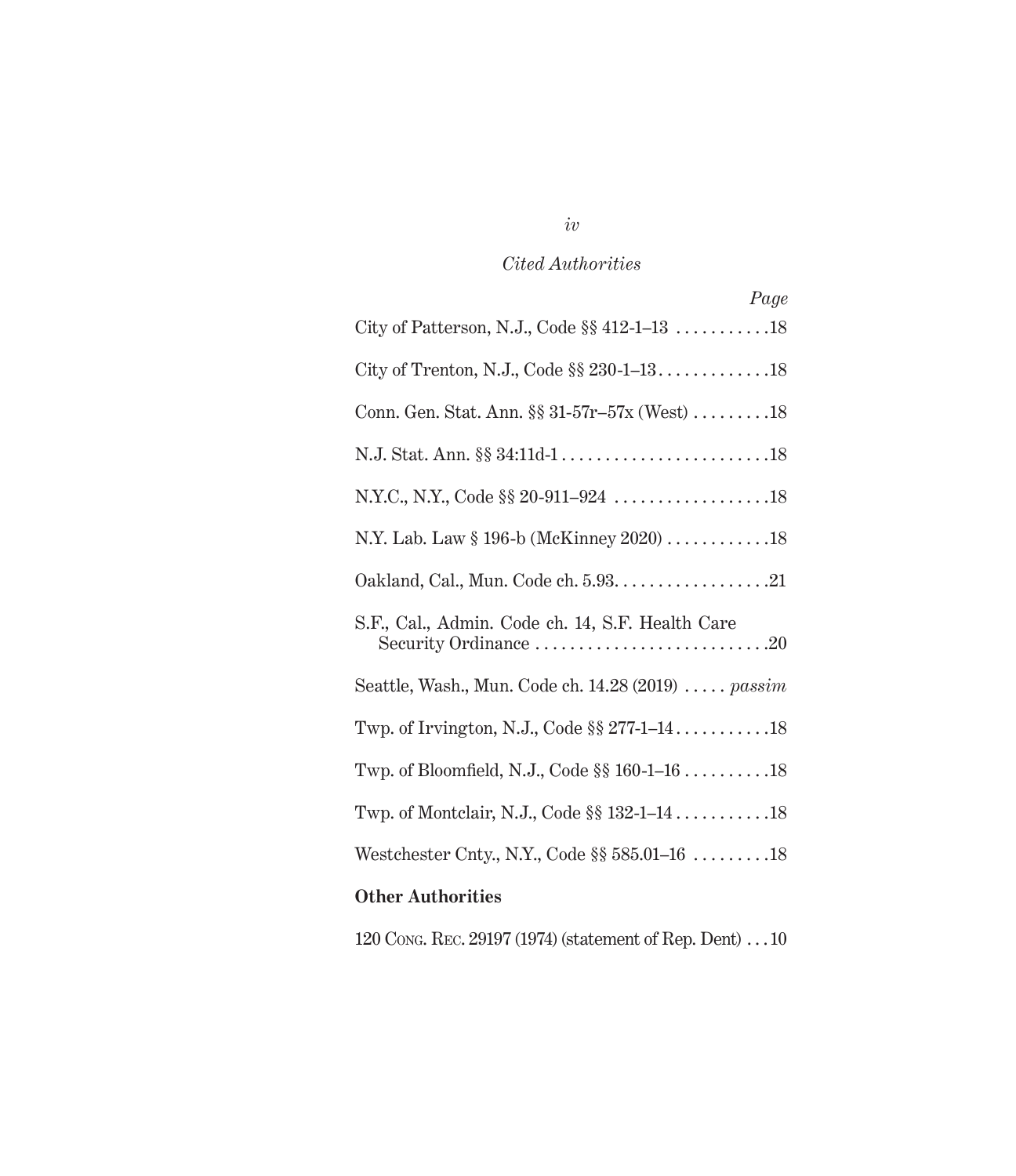#### *Cited Authorities*

*Page* H.R. CONF. REP. 93-1280, 1974 U.S.C.C.A.N. 5038 . . . . 10 Business Group on Health, *2020 Large Employers' Leave Strategy and Transformation Survey*, (Jan. 31, 2020), https://www.businessgrouphealth.org/ resources/2020-large-employers-leave $strategy-and-transformation-survey.$ ...............17 Deborah Pike Olsen, *Private Insurers Expand Telehealth Coverage, Which plans pay what — and how new state rules factor in*, AARP (Aug. 31, 2020), https://www.aarp.org/health/ conditions-treatments/info-2020/telehealthprivate-insurance-coverage.html . 12 Devin M. Mann et al, *COVID-19 transforms health care through telemedicine: Evidence from the field* (2020), https://pubmed.ncbi. nlm.nih.gov/32324855/#affiliation-1  $\dots\dots\dots\dots12$ Health Economics Practice, Barents Group, LLC, *Impacts of Four Legislative Provisions on Managed Care Consumers: 1999-2003* (1998) .....15 Katherine Keisler-Starkey & Lisa N. Bunch, *Health Insurance Coverage in the United States: 2020*, U.S. Census Bureau, 4 (Sept. 2021), https://www.census.gov/content/dam/Census/ library/publications/2021/demo/p60-274.pdf.  $\dots$ . 13

*v*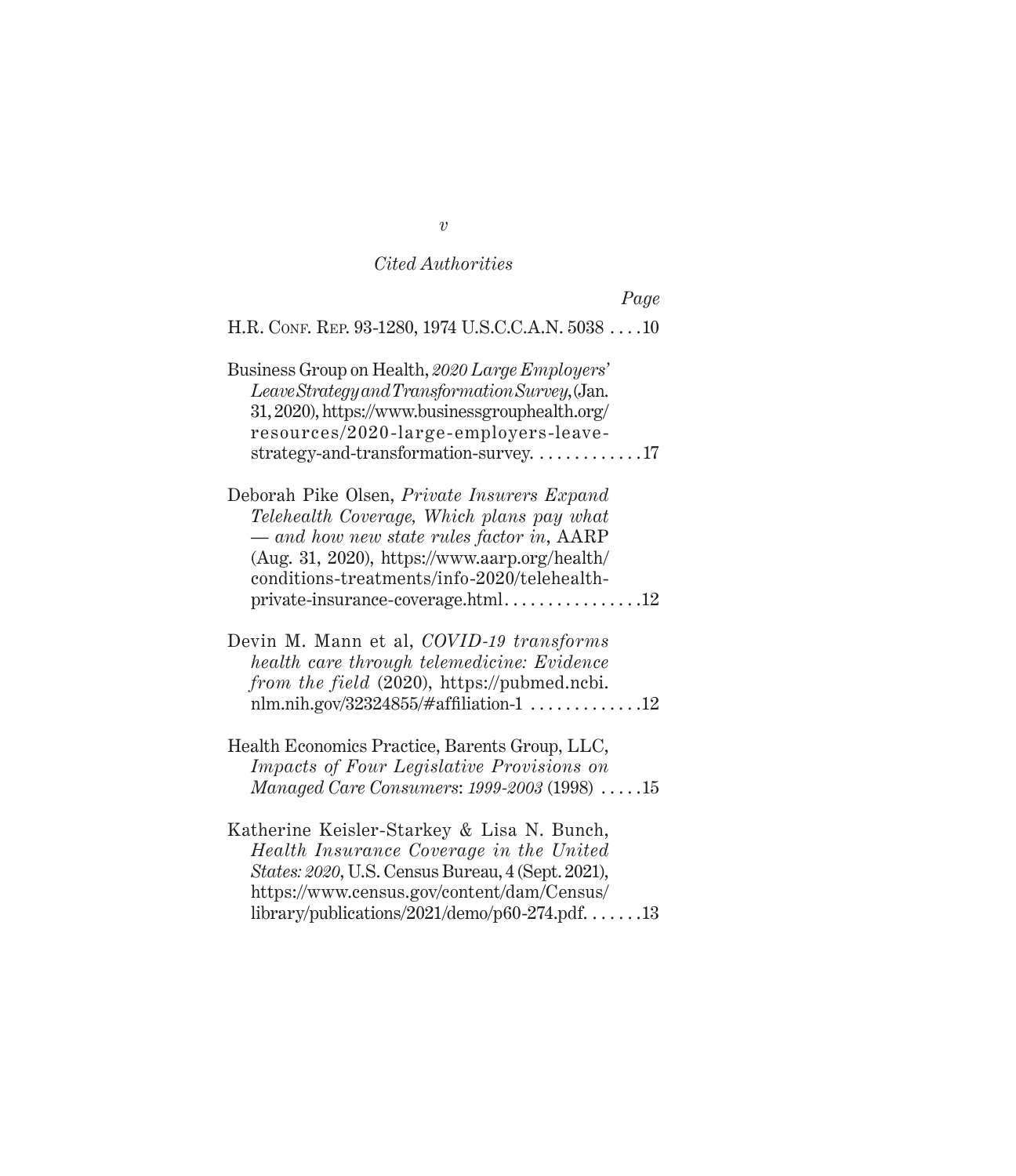#### **INTEREST OF** *AMICI CURIAE***<sup>1</sup>**

The American Benefits Council (the "Council") is dedicated to protecting employer-sponsored benefit plans. The Council represents more major employers over 220 of the world's largest corporations—than any other association that exclusively advocates on the full range of employee benefit issues. Members also include organizations supporting employers of all sizes. Collectively, Council members directly sponsor or support health and retirement plans covering virtually all Americans participating in employer-sponsored programs.

Business Group on Health (the "Business Group") is the leading non-profit organization representing large employers' perspectives on optimizing workforce strategy through innovative health, benefits and wellbeing solutions and on health policy issues. The Business Group keeps its membership informed of leading-edge thinking and action on health care cost and delivery, financing, affordability and experience with the health care system. The Business Group's over 440 members include 74 Fortune 100 companies as well as large public sector employers, who collectively provide health and well-being programs for more than 60 million individuals in 200 countries.

<sup>1.</sup> No counsel for a party authored this brief in whole or in part, and no such counsel or party made a monetary contribution intended to fund the preparation or submission of this brief. No person other than *amici*, their members, or their counsel made a monetary contribution to its preparation or submission. The parties were provided the required notice and have consented to the filing of this brief.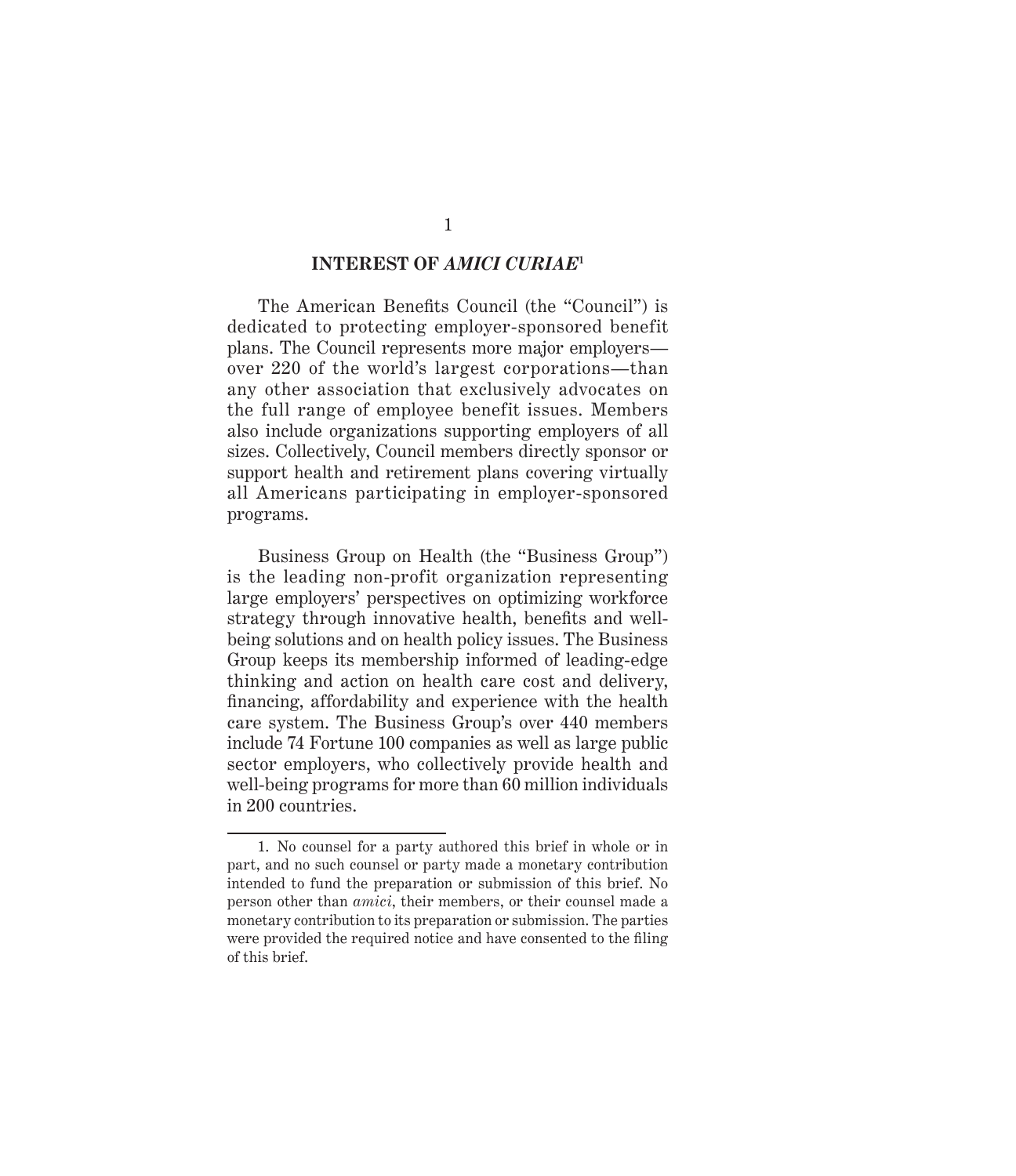2

The HR Policy Association ("HRPA") is the leading organization representing chief human resource officers of over 400 of the largest employers in the United States. Collectively, their companies provide health care coverage to over 21 million employees and dependents in the United States and spend more than \$110 billion annually on health care benefits and related taxes.

The National Alliance of Healthcare Purchaser Coalitions ("National Alliance") is the only nonprofit, purchaser-led organization with a national and regional structure dedicated to driving health and healthcare value across the country. Its members represent private and public sector, nonprofit and Taft-Hartley organizations, and more than 45 million Americans, spending over \$300 billion annually on healthcare.

As the voice of all things work, workers and the workplace, the Society for Human Resource Management ("SHRM") is the foremost expert, convener and thought leader on issues impacting today's evolving workplaces. With more than 300,000 human resources and business executive members in 165 countries, SHRM impacts the lives of more than 115 million workers and families globally. SHRM members design and administer benefits, including health care, in their respective organizations.

The Alabama Employer Health Consortium (the "AEHC") is an employer-led non-profit organization dedicated to improving the provision of healthcare benefits from the employer's perspective. The AEHC provides important resources to private and public member employers to optimize value of their healthcare spending and to promote quality and value for the benefit of member companies and their employees in the State of Alabama.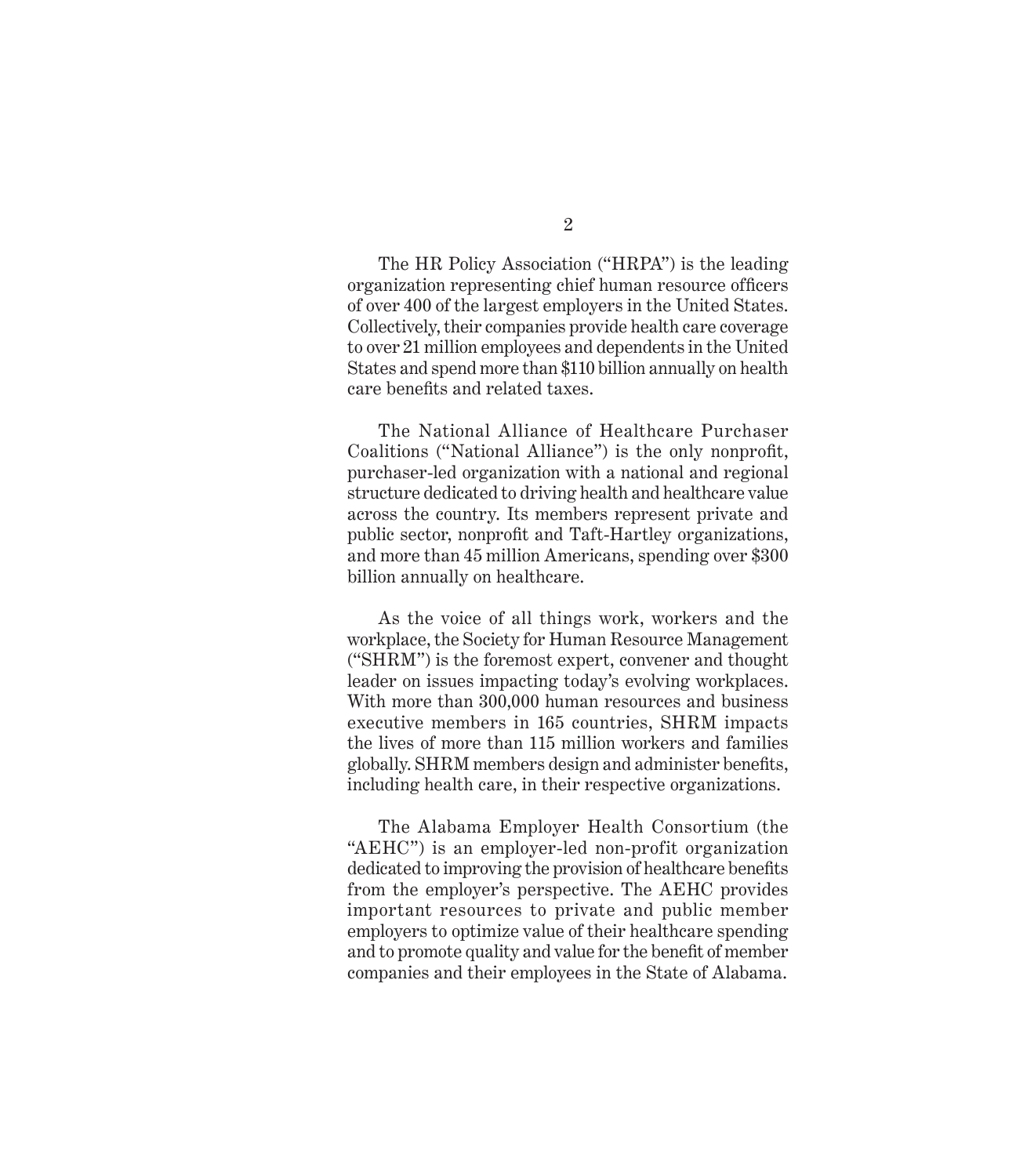The Healthcare Purchaser Alliance of Maine is a nonprofit organization whose over 50 members include public and private employers, benefit trusts, hospitals, health plans, doctors and consumer groups working together to improve health and maximize the value of health care services in the State of Maine.

The Silicon Valley Employers Forum ("SVEF") comprises over 55 high-tech employers, representing over 2 million employees and dependents. SVEF impacts and influences the evolution of global benefits where member companies benchmark and share best practices to optimize, manage and create leading-edge programs in the areas of health care, retirement, and other benefits.

This is a case of great significance for *amici* and their members, who are at the forefront of the employersponsored health coverage system and who offer many millions of workers employee benefit plans subject to the Employee Retirement Income Security Act of 1974, as amended ("ERISA"), including comprehensive health coverage. As most specific to this case, the Seattle ordinance at issue, Seattle Municipal Code chapter 14.28 (2019) (the "Seattle Ordinance"), will directly impact a substantial number of *amici* members. The complex compliance scheme required by the Seattle Ordinance, upheld by the Ninth Circuit, increases the overall employer burden of administration and costs that are borne by employers and, typically, shared in part by employees.

More generally, *amici's* interests and those of their members are significantly amplified because of the importance of the regulatory uniformity provided by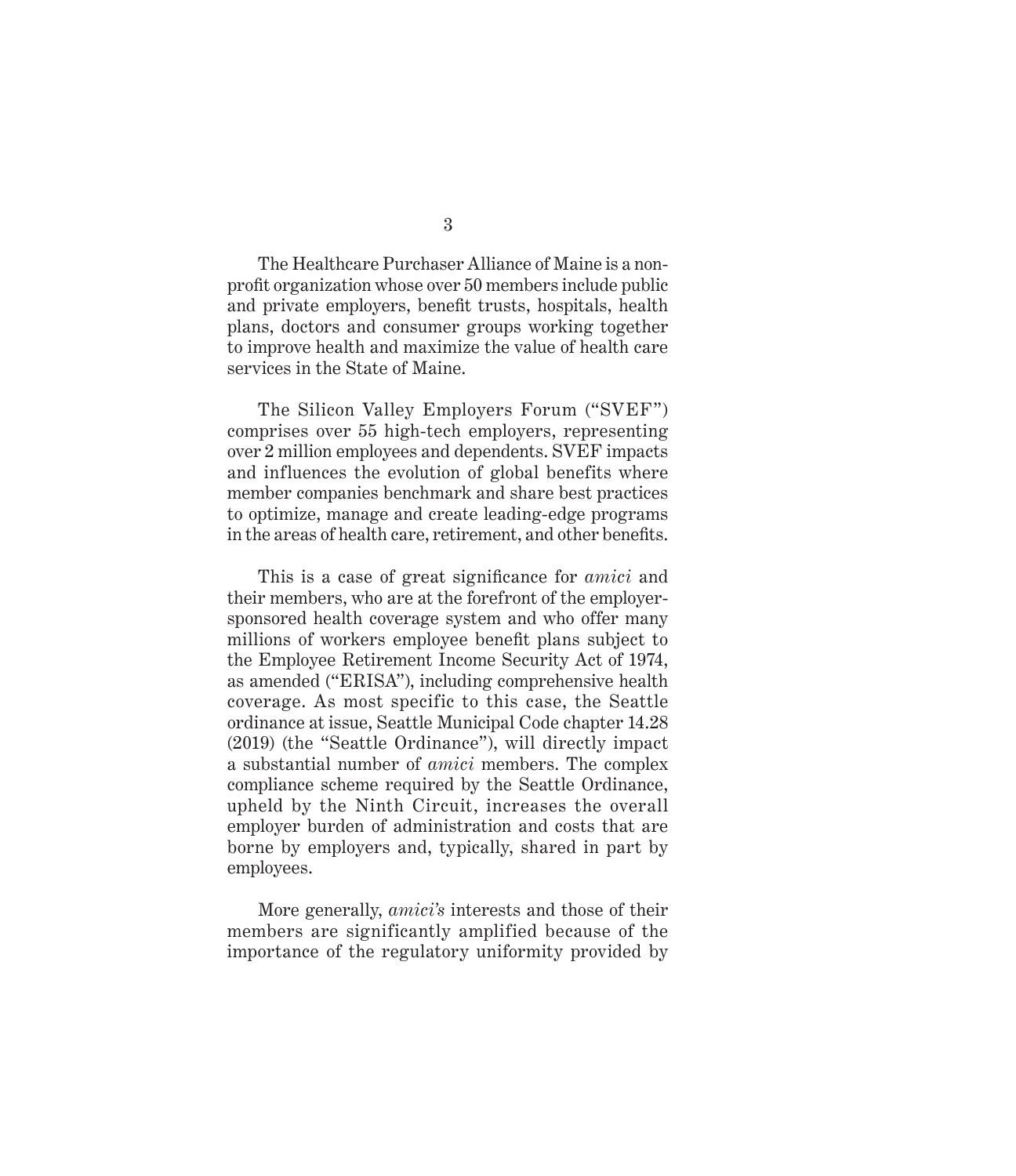ERISA's sweeping preemption provision. This regulatory uniformity ensures that all employers, whether local, multi-state, or national, offering their employees ERISAcovered benefits can do so efficiently without being subject to a host of state and local requirements. Because of "the centrality of pension and welfare plans in the national economy, and their importance to the financial security of the Nation's work force," *Boggs v. Boggs*, 520 U.S. 833, 839 (1997), the protection of uniform plan administration is essential to the interests of employers and employees alike. Moreover, ERISA preemption helps ensure that employers can fairly and equitably extend health coverage and other employee benefits to workers without regard to their place of residence or employment, which has become all the more essential as the pandemic has created new norms with respect to where employees carry out their work.

The Seattle Ordinance and other similar state and local "play-or-pay" laws (*i.e.*, laws in which employers must provide a certain level of benefits or pay a penalty, as described by Petitioner) directly undermine the regulatory uniformity provided by ERISA preemption by dictating the content and benefits under ERISA plans. *Amici* and their members are gravely concerned about the consequences if state and local governments are permitted to impose play-or-pay laws, and circumvent ERISA's clear and broad preemption provision, by simply adding that, as an alternative mode of compliance employers may make a payment of the same amount directly to employees or the government (described by Petitioner as an "or-pay option").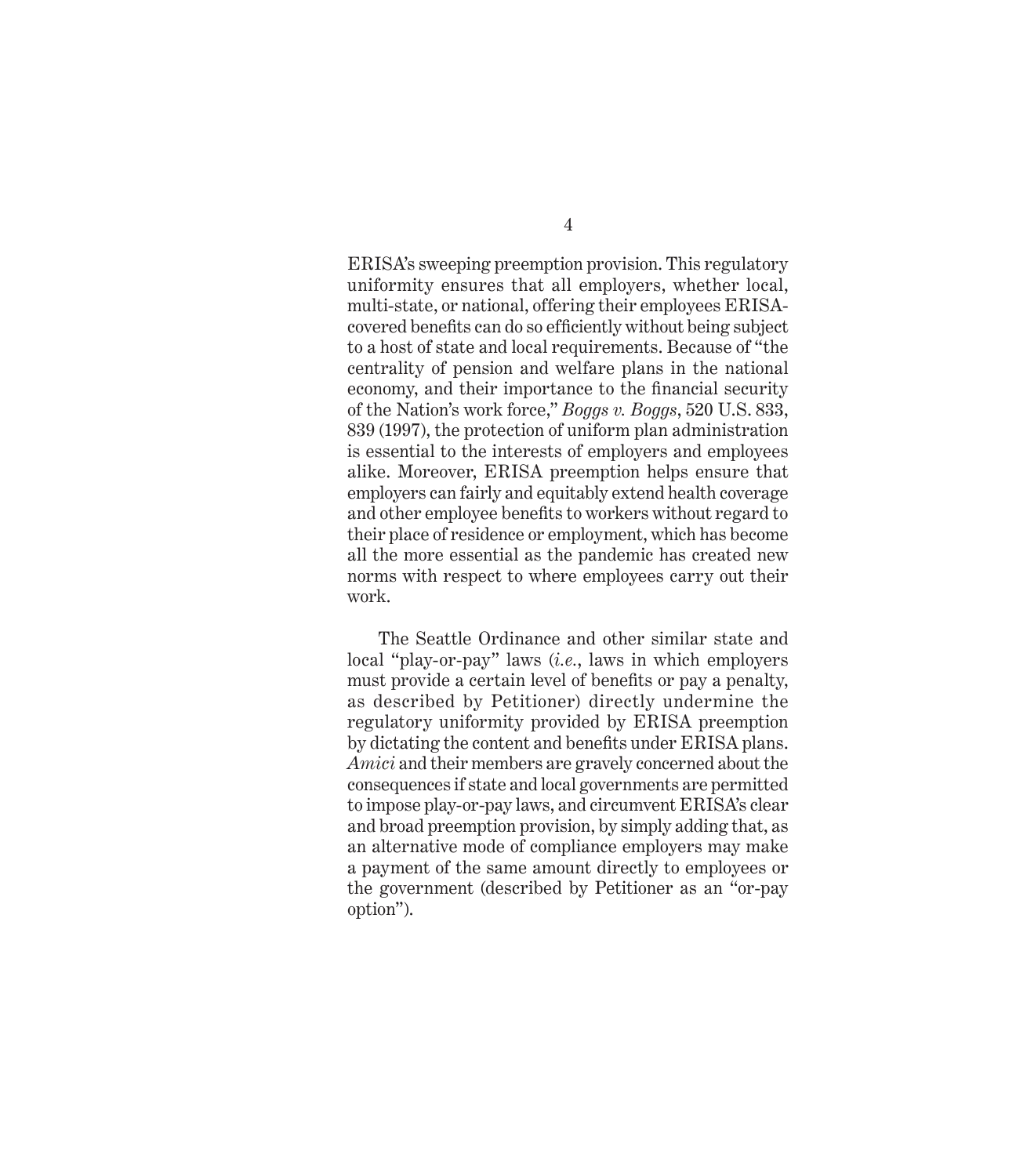### **SUMMARY OF ARGUMENT**

Congress created ERISA not only to establish important procedural protections for participants and beneficiaries with respect to certain employer-sponsored benefits plans, but also to create a uniform regulatory structure that would promote the offering of these benefit plans in the first place. When enacting ERISA, Congress recognized that many employers operate in more than one state or locality. Thus, Congress understood that, to encourage the sponsorship and maintenance of these programs, the governing regulatory framework must ensure that employers are able to look to a single set of federal laws. If, instead, employers are confronted with myriad state and local laws, they may decide they are unable to bear the cost or burden required to offer such voluntary benefits to their employees.

This case presents the question of whether ERISA's preemption provision permits state and local governments to mandate that private employers choose to either provide coverage of a certain value through the employer's ERISA-governed plan or make required payments to certain employees for the specified purpose of providing health coverage. As Petitioner fully explains, and as is clear from both Congressional intent in drafting ERISA and the forty-some years of Supreme Court precedent that followed, the answer is a resounding "No."

Nevertheless, in this case the Ninth Circuit, relying on *Golden Gate Restaurant Association v. City & County of San Francisco*, 546 F.3d 639 (9th Cir. 2008) ("*Golden Gate*"), further entrenched a circuit split that creates a practical morass for private employers who wish to provide their employees with uniform health and other benefits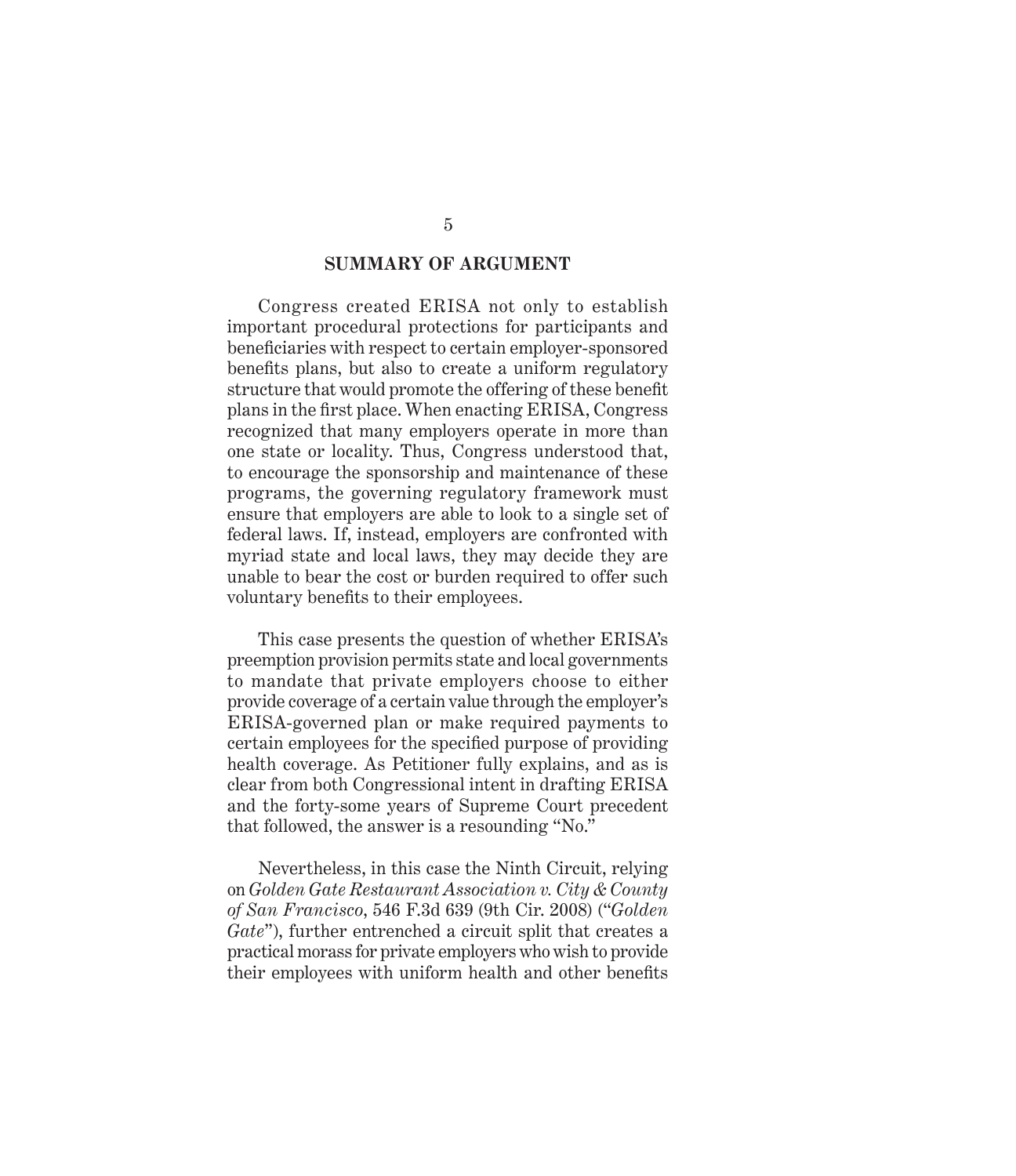covered by ERISA. In failing to distinguish the unique and prescriptive nature of the Seattle Ordinance, and ignoring significant jurisprudential developments with respect to the scope of ERISA preemption since it ruled in *Golden Gate*, the Ninth Circuit has opened the door to significant burdens on the employer-sponsored healthcare system, and all ERISA-covered benefit plans as well*.* As can be seen from the stated intentions of other localities in the Ninth Circuit and elsewhere, these types of local laws present the kind of inconsistency in regulation that Congress clearly intended to prohibit in enacting ERISA.

The potential disruptive effects of multiple states and localities adopting similar, but inconsistent, requirements with respect to ERISA-covered plans undermines uniformity and imposes the kind of administrative burden on ERISA-covered plans that Congress expressly sought to avoid—a burden that could result in a myriad of adverse consequences for employees and employers alike, including: the need for employers to track and comply with a complex patchwork of benefit-related laws across multiple jurisdictions and the associated increased costs for plans and participants; the need for employers to offer different benefits to different employees based on geography despite the employees being otherwise similarly situated; employee confusion regarding the benefits available to them by their employer; and ultimately, a potential reduction in the generosity of benefits for many employees or even the complete loss of benefits. Such outcomes clearly defy Congressional intent in adopting ERISA's broad preemption provision, and necessitate this Court's intervention so as to preserve the nationally uniform plan administration necessary for employers to continue offering the generous and effective benefits they offer today.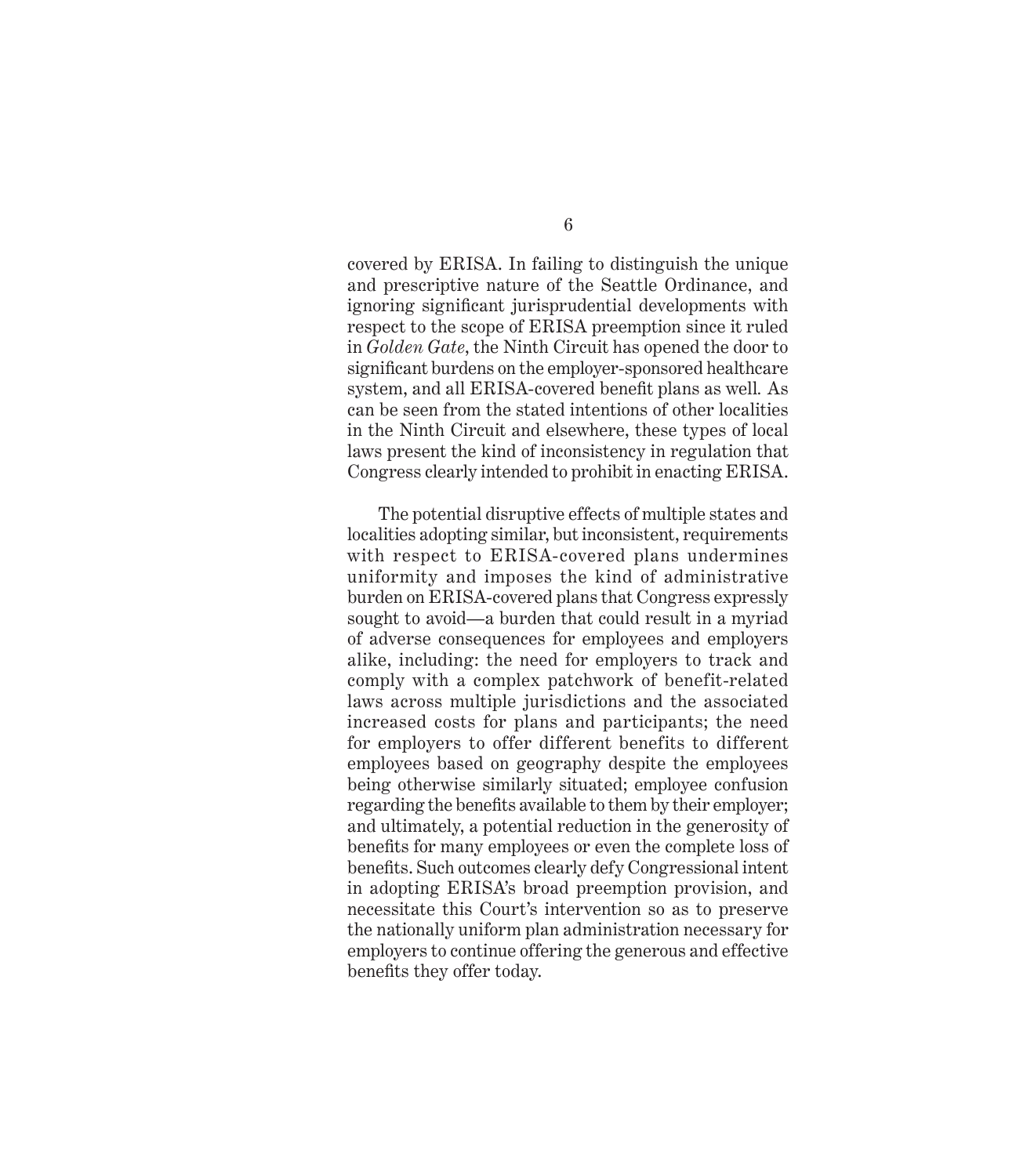As relevant here, the Seattle Ordinance requires certain hotel industry employers to modify the terms of existing ERISA-covered plans or else make a payment to non-covered employees. *See* Seattle, Wash., Mun. Code ch. 14.28.060 (2019). While the terms of the Seattle Ordinance are cabined to a specific industry, the repercussions of the Court permitting a single locality to exercise this type of power over ERISA-covered plans reach much further, provide a roadmap for other localities to undermine Congressional intent, and impose significant risks to the core pillar of health coverage in this country, employersponsored health care. Because ERISA and forty years of case law clearly prioritize uniformity and prohibit actions of the type the City of Seattle took in this case and because of the potentially harmful results should the Ninth Circuit decision stand for both employers and employees, the Court should consider the present case and overturn the Ninth Circuit's decision below.

#### **ARGUMENT**

### **I. Circuit Split Exists on a Matter of National Importance**

As Petitioner has ably described, the *Golden Gate* decision is an outlier among the Circuits with respect to whether ERISA preempts state and local laws mandating that employers either pay a specified sum or provide a specific coverage. This outlier status derives largely from the failure of the Ninth Circuit to apply the Supreme Court's prior precedents in the decision below, as well as the inconsistency of *Golden Gate* with the Supreme Court's more recent rulings. As explained below, those dictates from the Supreme Court have led both the First and Fourth Circuits to determine that laws similar to the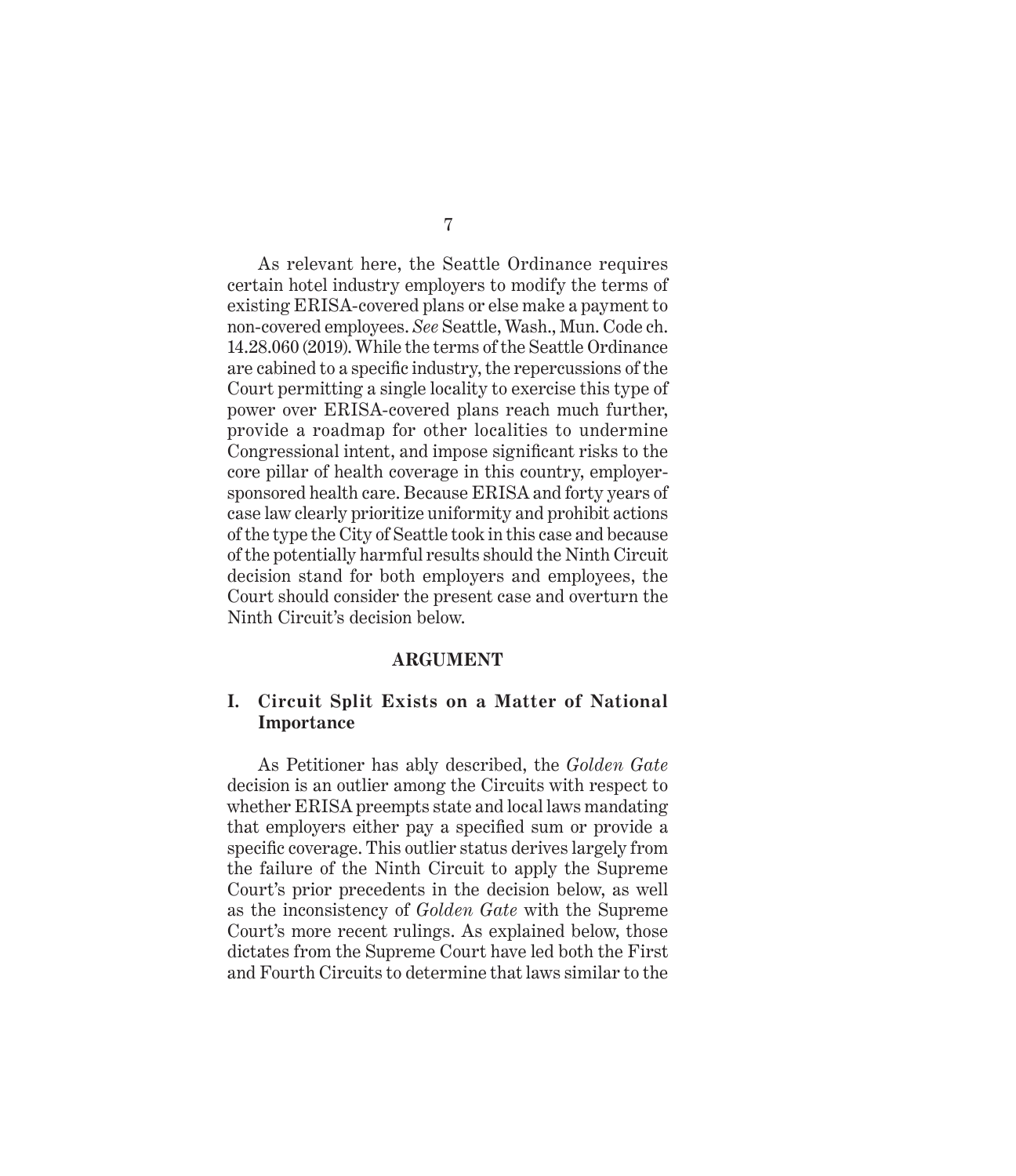Seattle Ordinance are preempted by ERISA. Allowing the break with other circuits to continue risks a regulatory morass of local laws, unnecessary legal costs, the need for prohibitively expensive compliance programs, and the reduction of benefits or increased costs passed along to participants.

The *Golden Gate* decision, which is the foundation of the decision in this matter, created a circuit split with the Fourth Circuit's decision in *Retail Industry Leaders Association v. Fielder*, 475 F.3d 180 (4th Cir. 2007) ("*Fielder*"), which predated *Golden Gate* and concerned a Maryland law requiring certain employers to spend a specific portion of their payroll costs on health care or surrender the difference between the actual spend and the required amount to the state. *Golden Gate Rest. Ass'n v. City & Cnty. of S.F.*, 558 F.3d 1000, 1004 (9th Cir. 2009) (Smith, J., dissenting) (recognizing a circuit split with the Fourth Circuit) ("*Golden Gate II*"). The Fourth Circuit held that the Maryland law was preempted because it created a situation where the only rational course of action was to increase spending on health care to avoid the tax and because it offended uniform nationwide plan administration by requiring employers to monitor local health care spending. *Fielder*, 475 F.3d at 193, 196–97.

Moreover, following the decision in *Golden Gate*, the First Circuit deepened the split, siding with the Fourth Circuit, in a case concerning a municipal training ordinance that required contractors to offer apprenticeships, which are benefits covered by ERISA. *See Merit Constr. All. v. City of Quincy,* 759 F.3d 122 (1st Cir. 2014) ("*Merit*"). In holding the ordinance to be preempted, the First Circuit adopted reasoning similar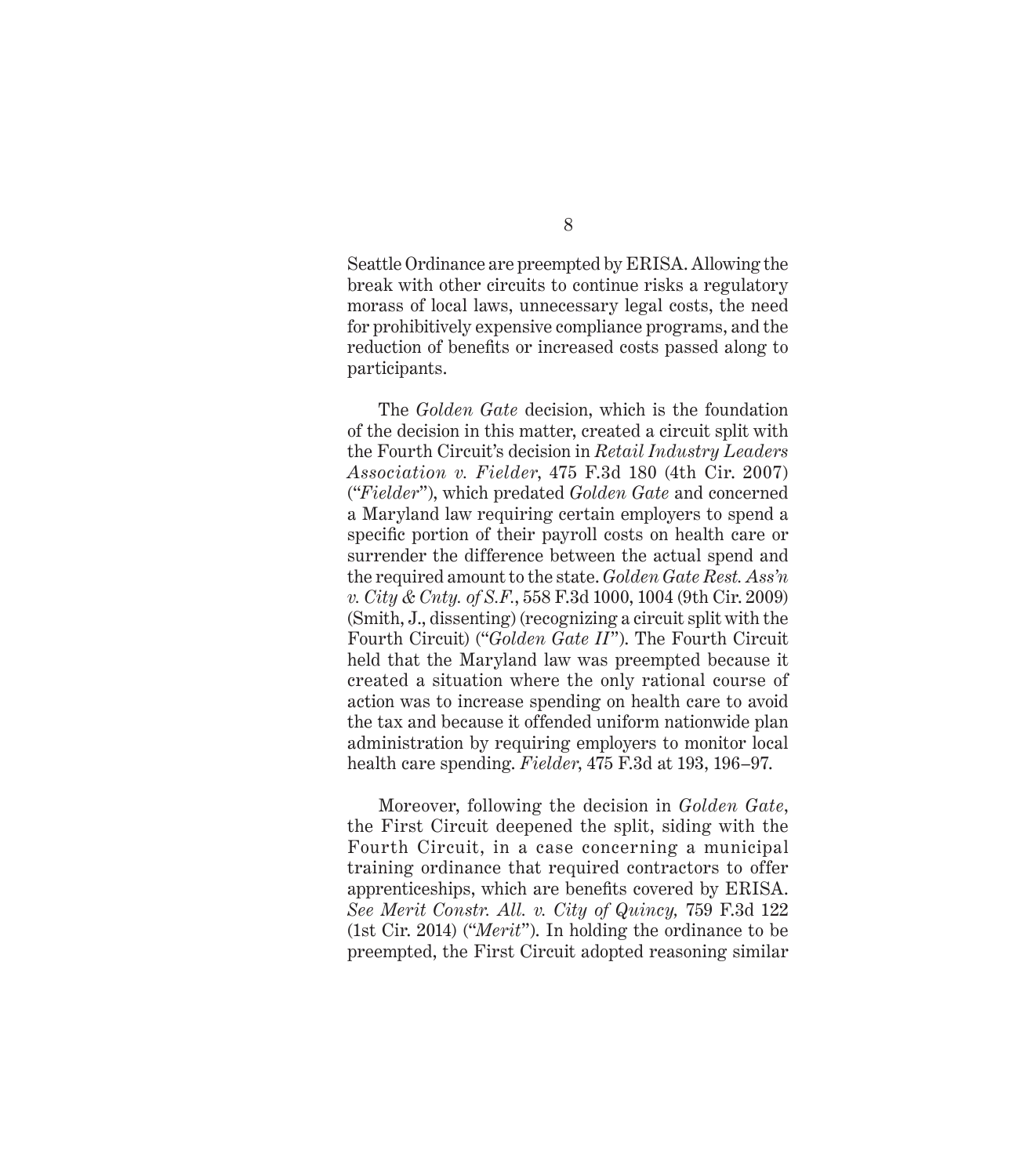to *Fielder* focusing on the ordinance's effect on uniform benefit administration. *Merit*, 759 F.3d at 131. In arriving at its decision, the First Circuit specifically rejected the reasoning of *Golden Gate*. *Id.* 

The decision by the Ninth Circuit in this matter, and by extension the *Golden Gate* decision on which it relies, is in direct conflict with both the Fourth Circuit's decision in *Fielder* and the First Circuit's decision in *Merit*. In those cases, the courts rejected arguments that relied on compliance with the laws at issue via other options that theoretically allowed compliance without offending ERISA. *Id.*; *Fielder*, 475 F.3d at 193, 196–97. Because an alternate mode of compliance underpins the decision in this matter and indeed also in *Golden Gate*, they are in direct conflict with both *Fielder* and *Merit*.

### **II. ERISA Preemption Is Fundamental to Employers Offering Health Coverage to Employees**

By including a broad preemption provision in ERISA, Congress made a deliberate policy choice to render federal law the sole regulatory regime for multi-state employee benefit plans. "In enacting ERISA, Congress also intended to safeguard employers' interests by 'eliminating the threat of conflicting and inconsistent State and local regulation of employee benefit plans.'" *Aloha Airlines, Inc. v. Ahue*, 12 F.3d 1498, 1501 (9th Cir. 1993). *See also Rutledge v. Pharm. Care Mgmt. Ass'n*, 141 S. Ct. 474, 480 (2020); *Gobeille v. Liberty Mut. Ins. Co.*, 577 U.S. 312, 320 (2016); *Egelhoff v. Egelhoff*, 532 U.S. 141, 148 (2001). One key sponsor of the bill characterized ERISA's preemption provision as its "crowning achievement" and declared that Congress "round[ed] out the protection afforded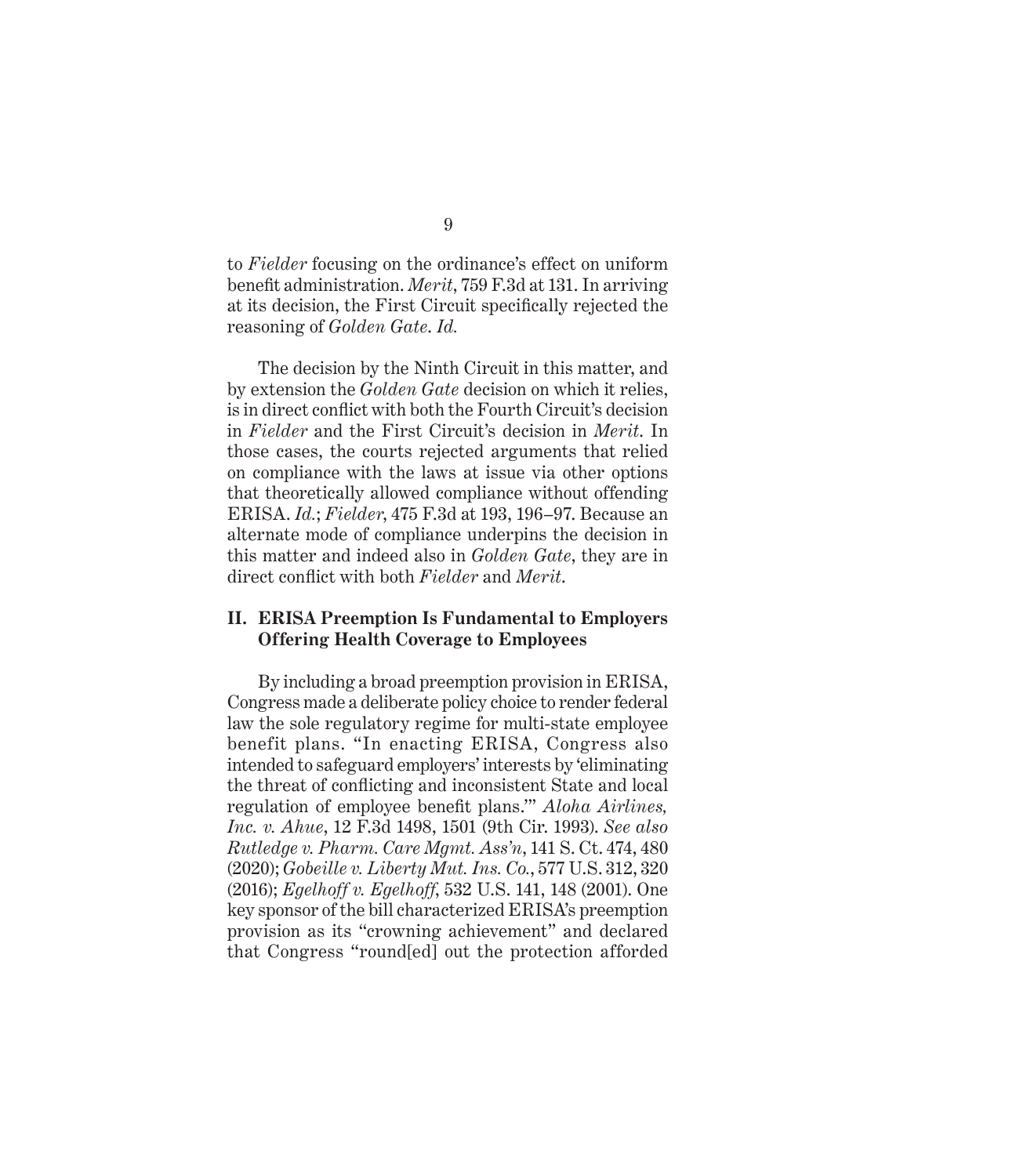participants by eliminating the threat of conflicting and inconsistent State and local regulation." 120 Cong. Rec. 29197 (1974) (statement of Rep. Dent).

It should be stressed that with the narrow exceptions specified in [ERISA], the substantive and enforcement provisions of the conference substitute are intended to preempt the field for Federal regulations, thus eliminating the threat of conflicting or inconsistent State and local regulation of employee benefit plans. This principle is intended to apply in its broadest sense to all actions of State or local governments, or any instrumentality thereof, which have the force or effect of law.

#### H.R. Conf. Rep. 93-1280, 1974 U.S.C.C.A.N. 5038, 5188.

In so doing, Congress was able to "minimize the administrative and financial burden of complying with conflicting directives among States or between States and the Federal Government …, [and to prevent] the potential for conflict in substantive law … requiring the tailoring of plans and employer conduct to the peculiarities of the law of each jurisdiction." *Golden Gate II*, 558 F.3d at 1007 (Smith, J. dissenting) (alterations in original) (quoting *N.Y. State Conf. of Blue Cross & Blue Shield Plans. v. Travelers Ins. Co*., 514 U.S. 645, 656 (1995)).

ERISA preemption, and the uniformity of regulation it affords, is essential for the longevity of our employersponsored benefit plan system for several significant reasons. Vitally, uniformity creates important administrative efficiencies that permit plans to provide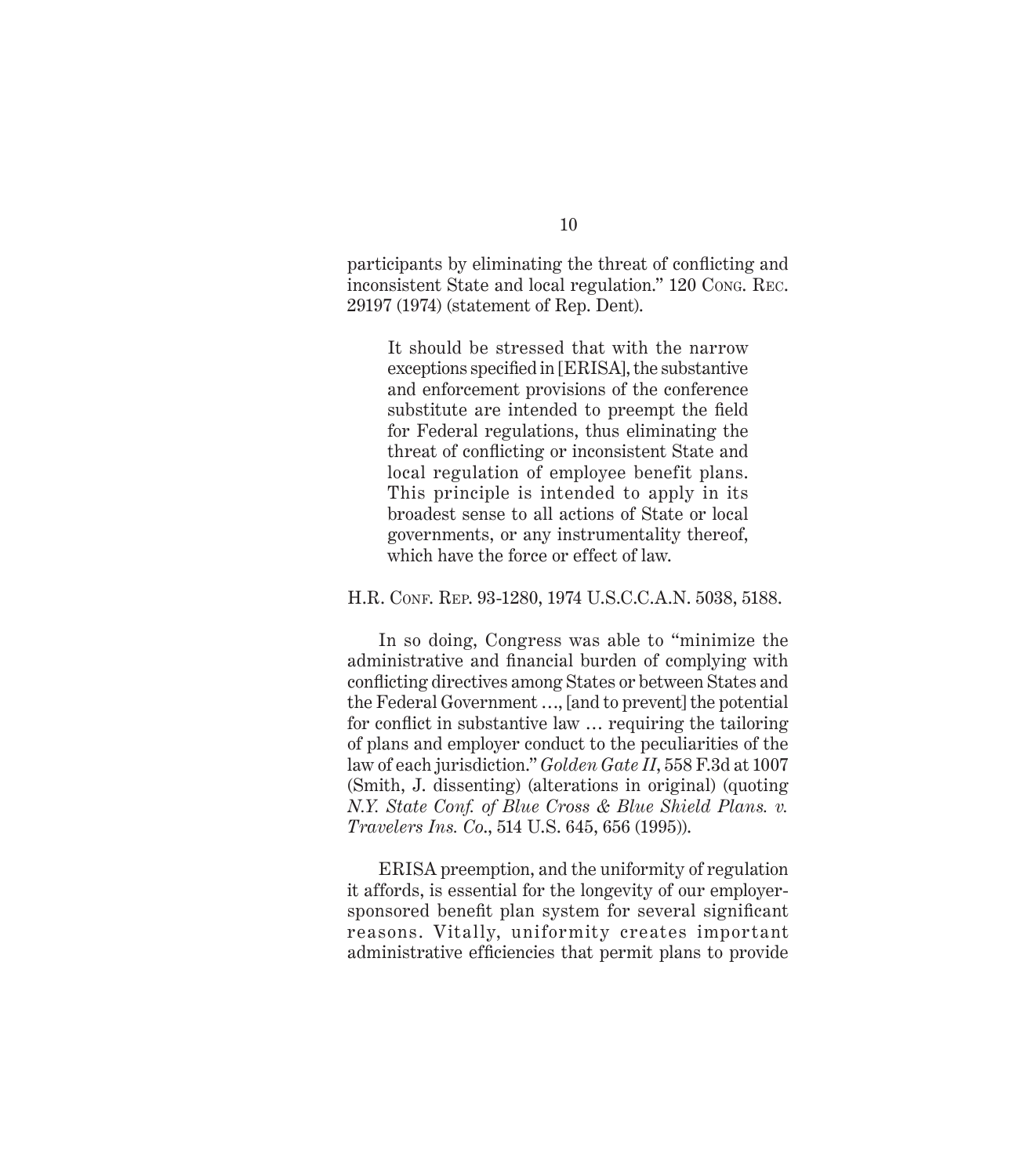generous benefits, by providing a single set of rules, thus minimizing the cost and burden of tracking and complying with different rules in each locality and state. In this way, ERISA's broad preemption of related state laws serves as a principal means to accomplish the "congressional goal of 'minimiz[ing] the administrative and financial burden[s]' on plan administrators—burdens ultimately borne by the beneficiaries." *Egelhoff*, 532 U.S. at 149–50 (alterations in original) (quoting *Ingersoll-Rand Co. v. McClendon*, 498 U.S. 133, 142 (1990)).

In addition, ERISA preemption and uniform regulation of employer-provided benefit plans allows employers to tailor benefits to the unique needs of employees, rather than providing benefits on the basis of what each state and locality mandates. ERISA ensures that employers face "a predictable set of liabilities, under uniform standards of primary conduct and a uniform regime of ultimate remedial orders and awards when a violation has occurred." *Conkright v. Frommert*, 559 U.S. 506, 516 (2010) (quoting *Rush Prudential HMO, Inc. v. Moran*, 536 U.S. 355, 379 (2002)). This structure permits employers to focus their efforts on providing appropriate and meaningful benefits that are best suited for their workforce based on their own unique business situations.

Furthermore, the regulatory uniformity provided by ERISA gives employers the flexibility both to provide the type of benefits best suited to the needs of their employees and to provide them in an expedient fashion. For example, in response to the COVID-19 pandemic, many large employer plans quickly pivoted to provide their participants and beneficiaries with access to telemedicine to ensure that non-COVID-related care was available.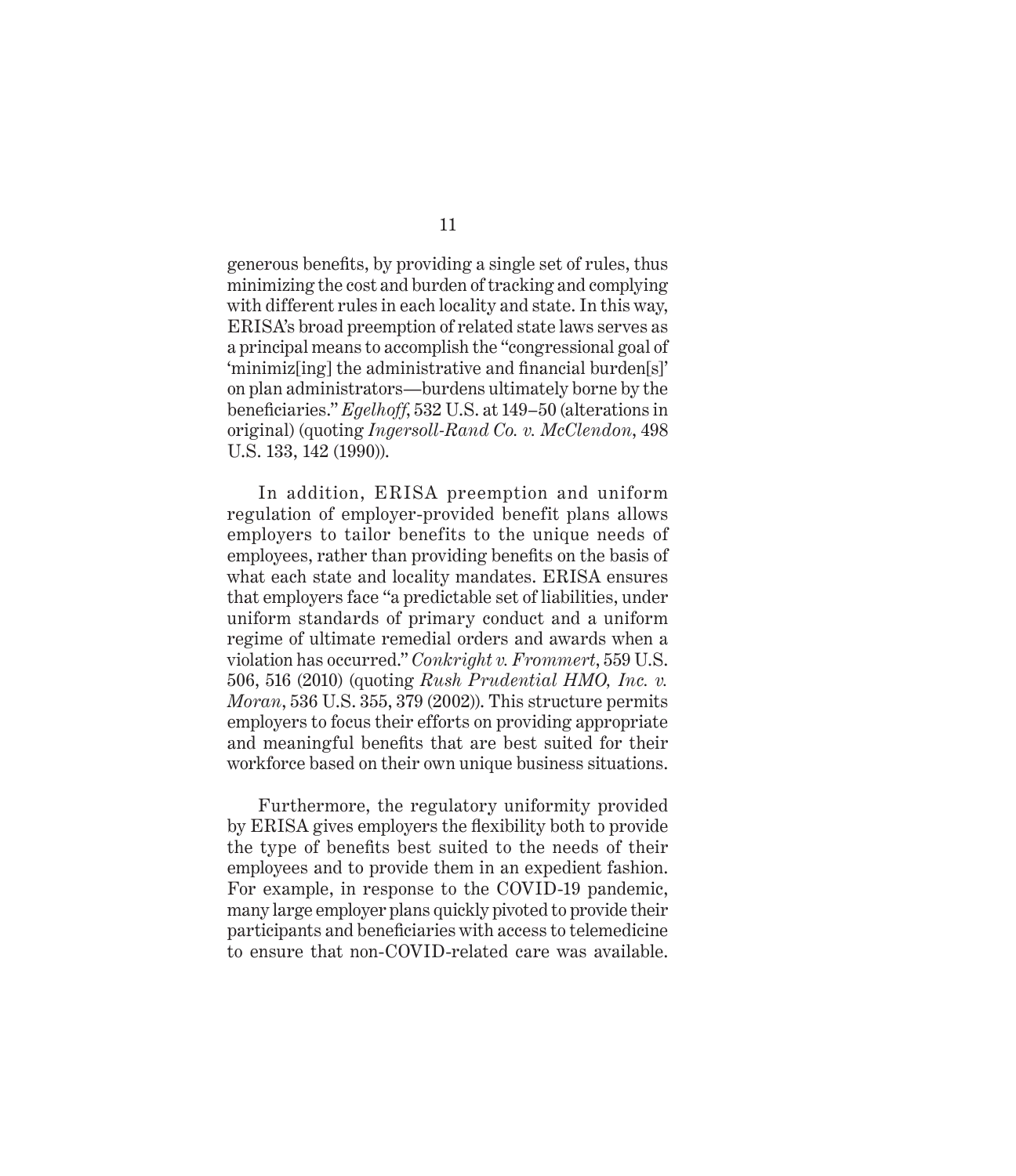Deborah Pike Olsen, *Private Insurers Expand Telehealth Coverage, Which plans pay what — and how new state rules factor in*, AARP (Aug. 31, 2020), https://www.aarp. org/health/conditions-treatments/info-2020/telehealthprivate-insurance-coverage.html; Devin M. Mann et al, *COVID-19 transforms health care through telemedicine: Evidence from the field* (2020), https://pubmed.ncbi.nlm. nih.gov/32324855/#affiliation-1 ("Between March 2nd and April 14th 2020, telemedicine visits [in the NYU Langone Health system] increased from 102.4 daily to 801.6 daily[] (683% increase) in urgent care after the system-wide expansion of virtual urgent care staff in response to COVID-19."). This was made possible, in very large part, because of ERISA's preemptive scope, which allowed these employers to quickly operationalize and implement vital telehealth coverage for their employees and their families. While this is but one example, without regulatory uniformity, these types of changes would be impossible to accomplish, especially on short time frames when necessary.

Moreover, uniformity also ensures that employers can equitably offer similarly-situated employees the same benefits regardless of where they live or work. This essential benefit of ERISA preemption has become even more valuable during the pandemic, as workplaces evolve and employees' place of work becomes less geographically centralized. This not only supports fairness and consistency but also, by reducing complexity and variation, supports employee awareness. As any employer will attest to, and as noted by the Ninth Circuit, "[u]niformity is essential to ensuring that employees understand what benefits they are entitled to and how to obtain them." *Golden Gate II*, 558 F.3d at 1009 (Smith, J. dissenting).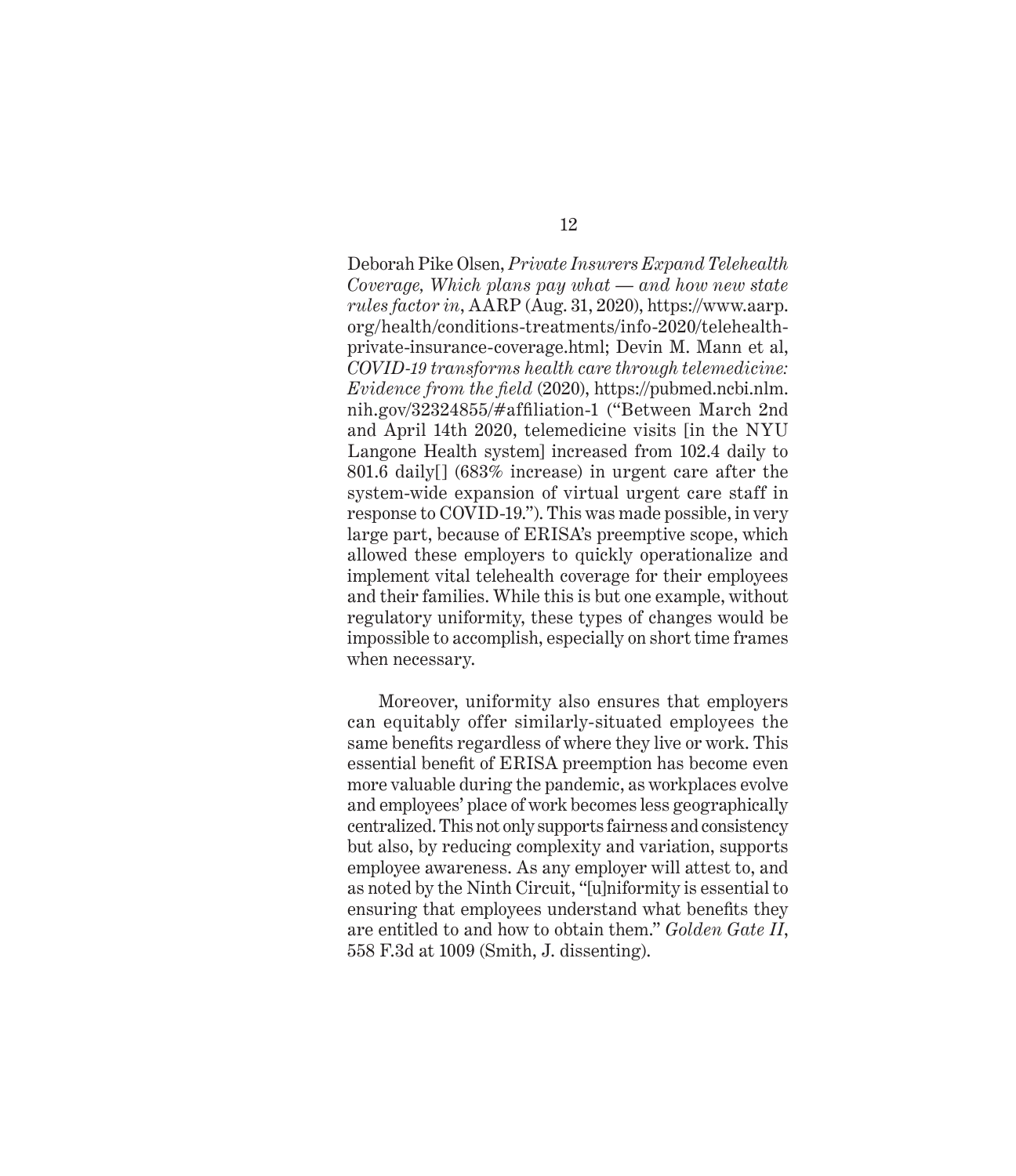The benefits of the uniformity granted by ERISA preemption are apparent in our health care landscape today. For more than 40 years, employers have proven to be the backbone of the American health coverage system. More than 177 million Americans, or 54.4 percent of the U.S. population, receive health insurance through employment-based benefit plans. Katherine Keisler-Starkey & Lisa N. Bunch, *Health Insurance Coverage in the United States: 2020*, U.S. Census Bureau, 4 (Sept. 2021), https://www.census.gov/content/dam/Census/ library/publications/2021/demo/p60-274.pdf. ERISA preemption does not exist solely to protect health care benefits either. Rather, employers rely on ERISA preemption to more efficiently offer their employees all forms of ERISA-covered benefits, including disability, pension (both defined benefit and defined contribution), and important ancillary benefits like life insurance. *Fort Halifax Packing Co. v. Coyne*, 482 U.S. 1, 11 (1987) ("It is thus clear that ERISA's pre-emption provision was prompted by recognition that employers establishing and maintaining employee benefit plans are faced with the task of coordinating complex administrative activities. A patchwork scheme of regulation would introduce considerable inefficiencies in benefit program operation, which might lead those employers with existing plans to reduce benefits, and those without such plans to refrain from adopting them."). For all these reasons, it is essential that ERISA preemption be vigilantly protected, in order to support employer-sponsored benefits and the millions of Americans who receive them.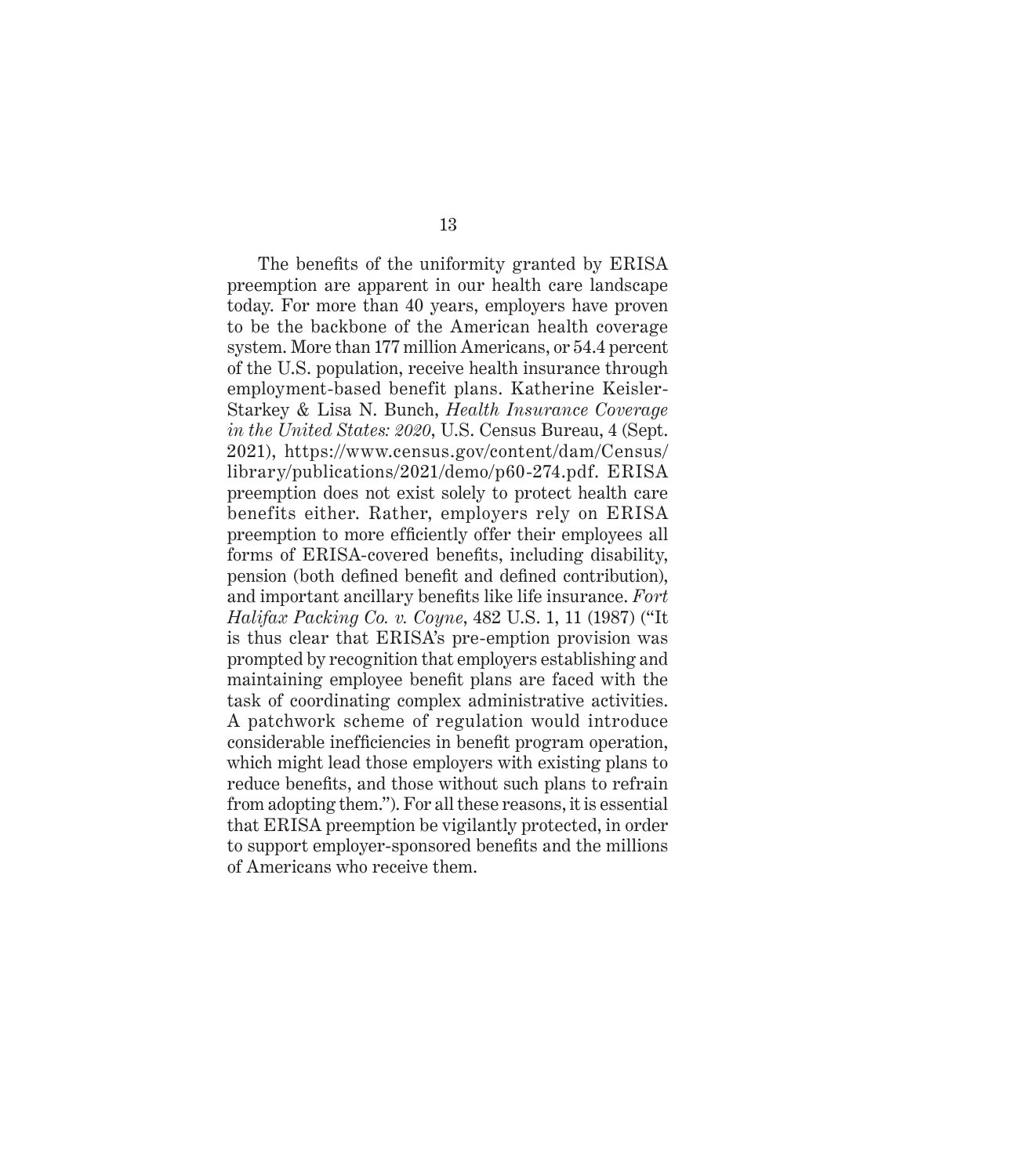### **III.** *Golden Gate* **and its Progeny Render ERISA Preemption Meaningless and Are Likely to Result in Increased Health Coverage Costs and Fewer Health Coverage Options**

As Petitioner ably explains, state and local play-or-pay laws, including the Seattle Ordinance, directly conflict with ERISA's preemption provision and the addition of an "or-pay" option does nothing to change that fact. *Amici* and their members are deeply concerned that the rule adopted in *Golden Gate*, and reaffirmed by the Ninth Circuit in this case, not only violates ERISA but also furthers the potential for a labyrinth of well-intended, but ultimately detrimental, state and local laws. The circuit split and lack of clarity in the courts, combined with the strong desire by state and local governments to impose benefit mandates on ERISA-covered plans as described by Petitioner, leaves the ground fertile for a substantial increase in state and local mandates for employers to contend with.

This is a matter of great concern for *amici* and their members because it is inconsistent with ERISA and the uniformity it affords, undermining the vast array of attendant benefits described above. Relatedly, this patchwork of state health coverage benefit mandates creates a substantial concern that the regulatory landscape will have the net effect of reducing or eliminating coverage for many Americans. This is because the administrative burdens imposed by conflicting State laws are no mere theoretical concern. They have concrete consequences for the many Americans who depend on ERISA plans for their benefits. For example, with respect to health plan coverage specifically, evidence shows that "each one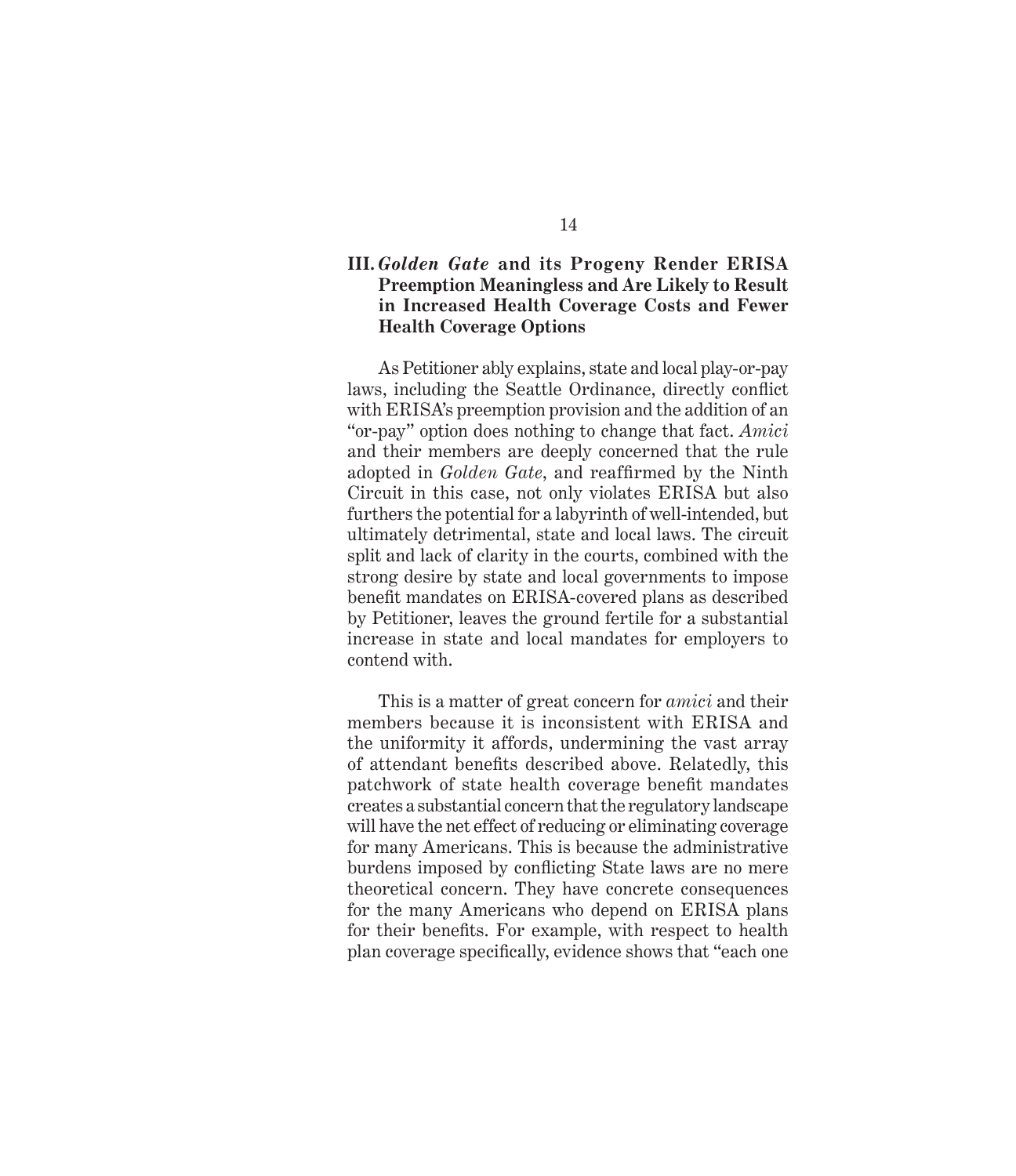percent increase in … plans' costs … results in a potential loss of insurance coverage for about 315,000 individuals." Health Economics Practice, Barents Group, LLC, *Impacts of Four Legislative Provisions on Managed Care Consumers*: *1999-2003* iii (1998). The cumulative effect of "[r]equiring ERISA administrators to master the relevant laws of 50 States" is to massively increase the costs of maintaining and operating a multi-state employee benefit plan. *Egelhoff*, 532 U.S. at 149–50.

As *amici* local governments in the case below made clear, the desire not just for states, but also for local governments to adopt mandatory schemes like the Seattle Ordinance is robust. The result of such granular and potentially conflicting benefit mandates, coverage requirements, and contribution requirements for employers would result in not only enormous administrative burdens on employers and ERISA-covered plans, but are likely to materially reduce the generosity and availability of employer-sponsored health coverage more generally.

Even where employers only operate in a single state or locality (as opposed to those that operate in multiple states or localities, which we discuss infra), they could face significant headwinds if localities were permitted to regulate them in a manner similar to the law at issue here. The additional administrative burdens of complying with the additional layer of regulation could put them at a significant disadvantage as compared to other businesses that are not confronting similar rules, even those businesses quite close in geographic proximity. Further, these types of laws, if not preempted, could impose material, additional expenses (either in the form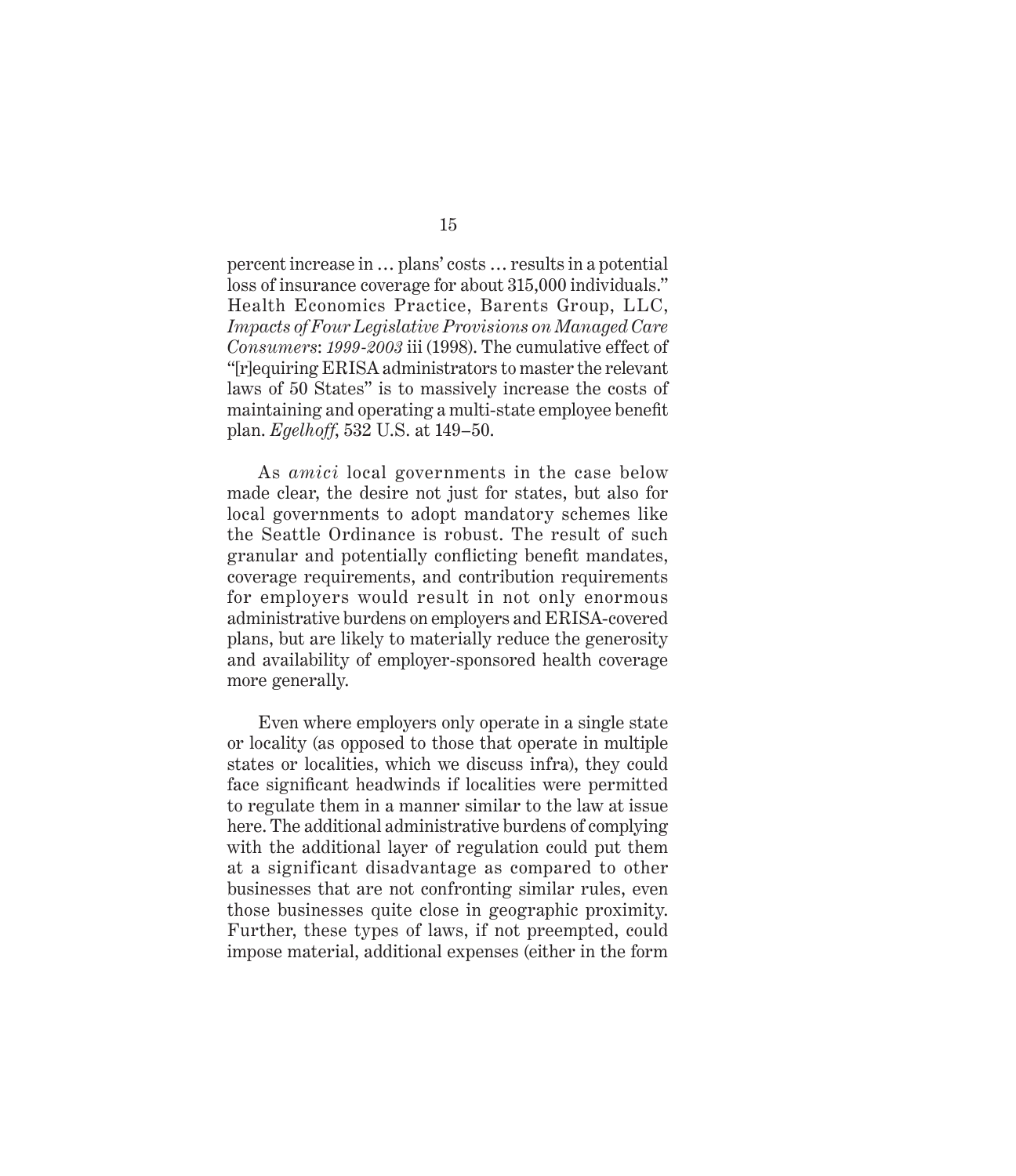of additional benefits or cash payments) that could very well stress the finances of smaller local businesses, many of which may not have the needed financial reserves or overall profitability to manage the additional economic burdens presented. For many of these employers, they may have no choice but to eliminate their benefit programs rather than attempt to administer their benefit plans within a complex web of federal, state and local laws. For *amici* representing state and regional, as opposed to national, employers this concern represents a material threat to their plan offerings.

By ensuring efficiencies in the administration of ERISA-covered plans, preemption allows employers to offer health insurance coverage to their employees at lower cost and with enhanced benefits over insurance policies regulated by states, all while meeting rigorous benefit and design requirements imposed by ERISA. As noted above, when the administrative cost of offering coverage increases, the availability and generosity of benefits necessarily declines, leaving employees with fewer, not more, health care resources, and eroding the backbone of the American health care delivery system, employer-sponsored health coverage.

*Amici* have similarly grave concerns outside the context of health plan coverage. For example, a patchwork of state and local laws applicable to retirement benefits (such as 401(k) plan contributions, profit sharing plan contributions, and/or traditional pension benefits or accruals) could drive up benefit as well as administrative costs, and could also place employers in the position of facing conflicting vesting and asset management requirements. Not only are such laws administratively difficult for plan sponsors, they also materially increase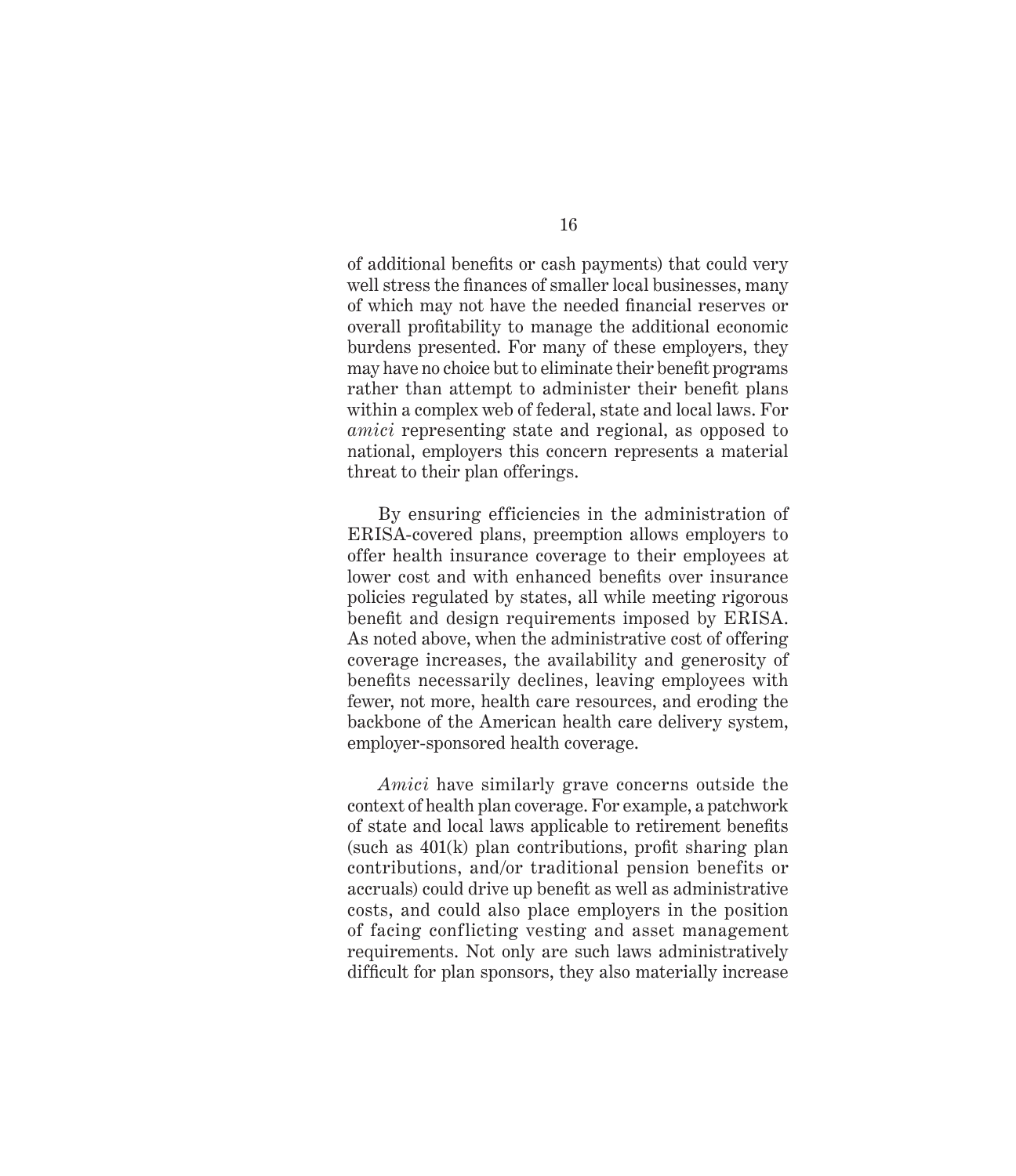the likelihood of employee confusion, as different employees in different locales could have varying benefits while having to meet different requirements to access those benefits (either in the form of different vesting rules or in administrative differences imposed on employers in terms of claims forms). This would become particularly acute if a state or locality adopted fiduciary requirements inconsistent with those that are imposed under ERISA. These types of play-or-pay requirements could also materially alter the availability and generosity of other important benefits, like employee assistance programs, life insurance, and apprenticeship programs, all of which are covered by ERISA, and all of which are important components of employee compensation and retention.

A useful example that illuminates the problems associated with the potential inconsistent and often contradictory regulation of employee benefits arises in the context of state and local paid leave laws. Employers are currently, generally subject to a variety of leave laws at the local, state, and even federal level. In a recent survey of employers by Business Group on Health, 77 percent of respondents indicated that complying with state and local leave laws was their "greatest challenge" in administering their leave programs, with 70 percent of respondents preferring a uniform federal approach to leave laws.2

The following hypothetical illustrates the complexities and administrative burdens that can confront employers

<sup>2.</sup> Business Group on Health, *2020 Large Employers' Leave Strategy and Transformation Survey*, (Jan. 31, 2020), https://www. businessgrouphealth.org/resources/2020-large-employers-leavestrategy-and-transformation-survey.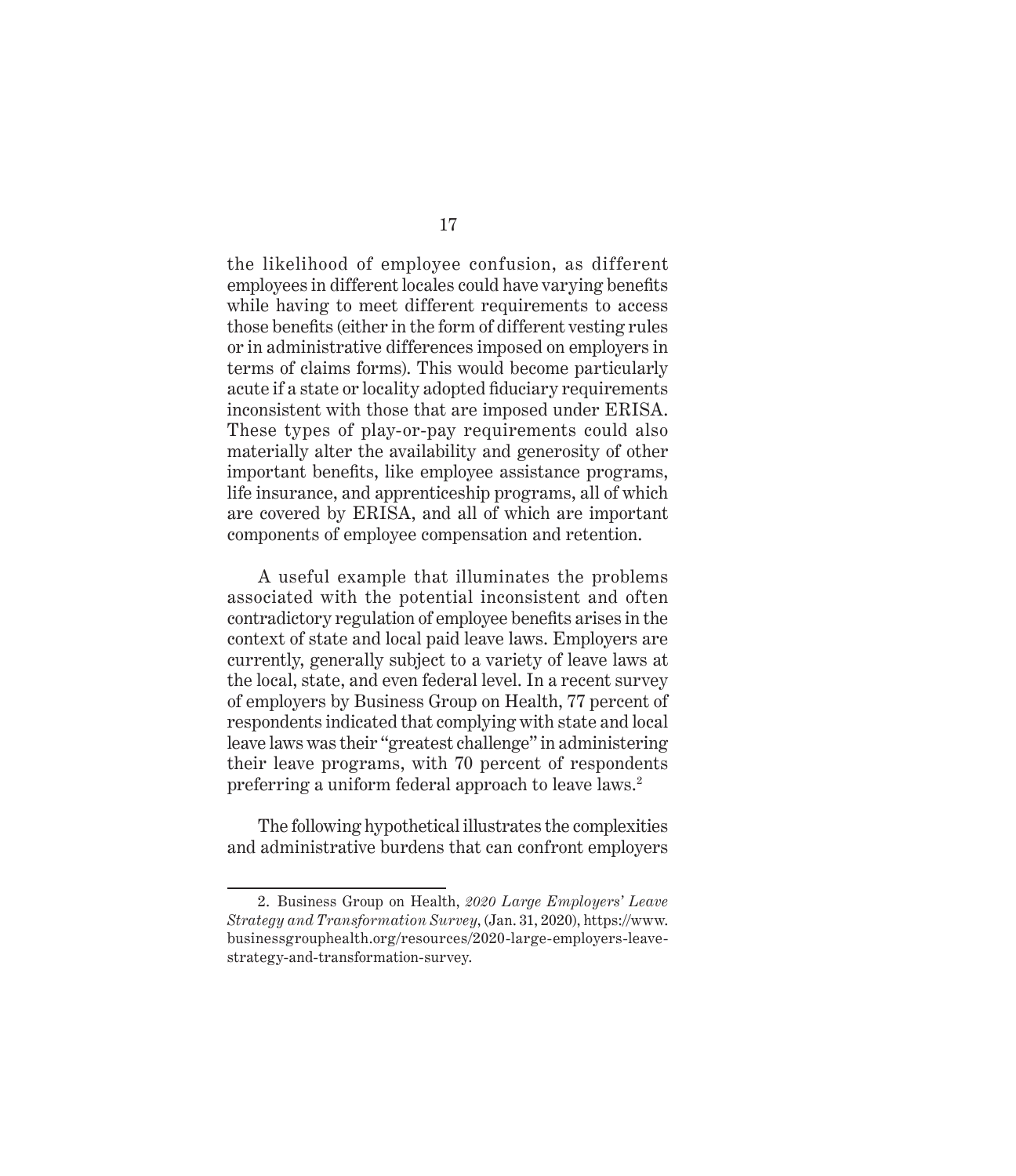when they have to comply with a myriad of state, city and local laws. Assume a hypothetical company ("Company") is domiciled in New York City and has employees living and working not only in New York City, but also in neighboring cities and towns across the States of New York, New Jersey, and Connecticut. For Company to ensure compliance with applicable city, state, and other local leave laws, it must take account of at least fourteen state and local laws, including not only the New York City3 paid leave law, but also the paid sick leave laws of Westchester County<sup>4</sup> and New York State<sup>5</sup>, the state laws of Connecticut<sup>6</sup> and New Jersey,<sup>7</sup> and at least nine local New Jersey<sup>8</sup> laws.

As this one example demonstrates, the burdens imposed on even a tristate employer can be severe. When extrapolated to the burdens imposed upon employers operating not just in the three states noted above, but also the various state and local government's desirous of imposing benefit mandates or other ordinances, like the Seattle Ordinance on self-insured group health plans, the

- 4. Westchester Cnty., N.Y., Code §§ 585.01–16.
- 5. N.Y. Lab. Law § 196-b (McKinney 2020).
- 6. Conn. Gen. Stat. Ann. §§ 31-57r–57x (West).
- 7. N.J. Stat. Ann. §§ 34:11d-1–d-11 (West).

8. Twp. of Bloomfield, N.J., Code §§ 160-1–16; City of East Orange, N.J., Code §§ 140-1–15; Twp. of Irvington, N.J., Code §§ 277-1–14; City of Jersey City, N.J., Code §§4-1–10; Twp. of Montclair, N.J., Code §§ 132-1–14; City of Newark, N.J., Code §§16:18-1–15; City of Passaic, N.J., Code §§ 128-1–14; City of Patterson, N.J., Code §§ 412-1–13; City of Trenton, N.J., Code §§ 230-1–13.

<sup>3.</sup> N.Y.C., N.Y., Code §§ 20-911–924.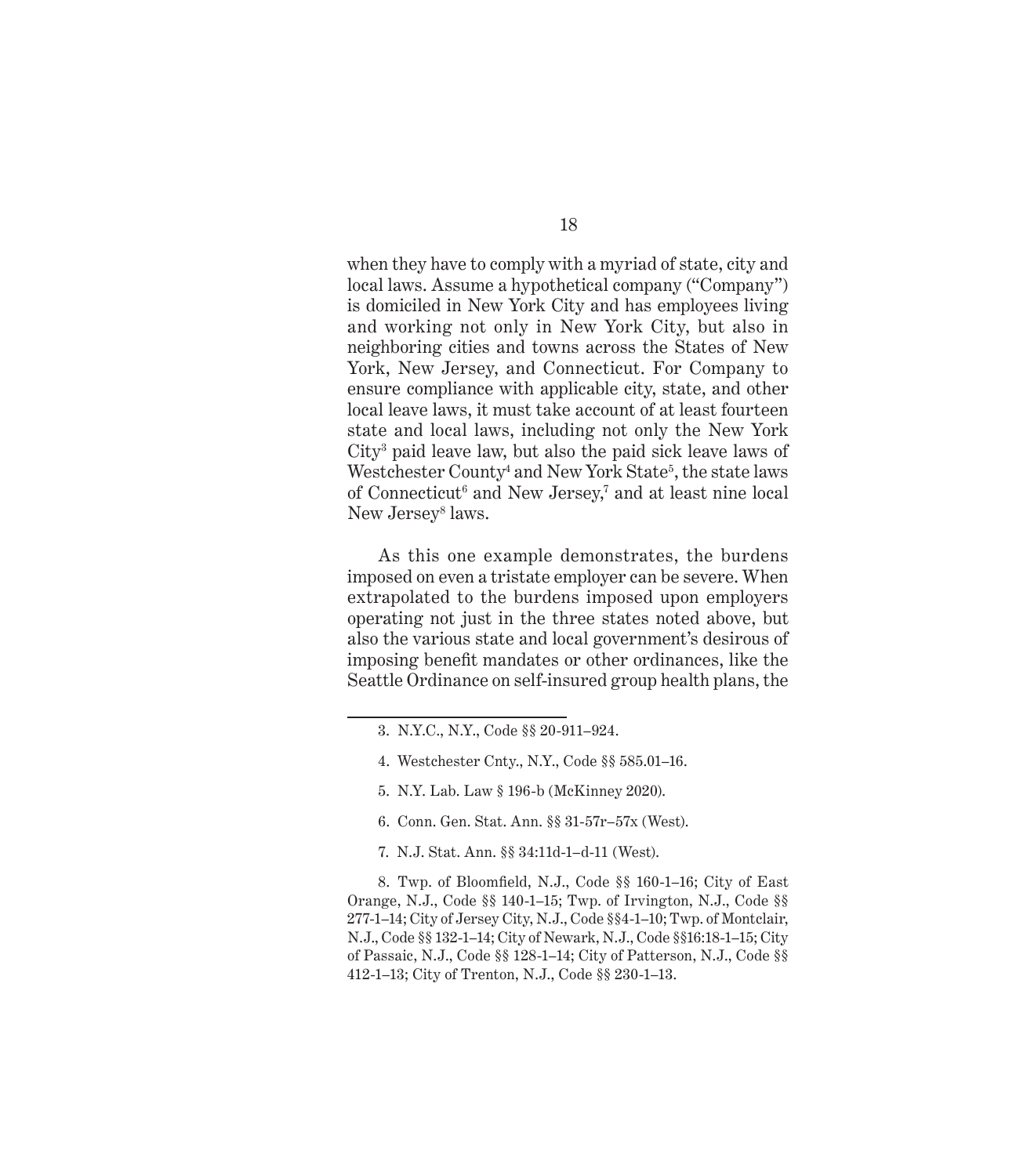burden becomes insurmountable. Moreover, unlike paid leave, where an employer may have some possibility of creating a paid leave policy that meets the requirements of all jurisdictions in which it employs individuals, health coverage and health coverage requirements pose an extraordinary level of complexity, with the potential for one locality to require coverage of a given service while another precludes such coverage. Not only does this complexity result in significant costs to employers, but it also vastly increases the potential for ERISA plan participants to be confused regarding the coverage to which they are entitled, a chief goal of ERISA's detailed disclosure requirements. *See Curtiss-Wright Corp. v. Schoonejongen*, 514 U.S. 73, 83 (1995).

Should the Ninth Circuit's decision stand, employers could face extraordinary and potentially conflicting variability in the amount and type of benefits they must offer. For example, a large national employer might have to offer a certain type of coverage in one state or locality (such as comprehensive group major medical coverage), similar to the Seattle Ordinance, while being required to offer a different form of coverage to similar types of employees in another state (such as employer-subsidized individual market coverage or an employer-funded medical savings account). In both cases, the state would effectively dictate the eligibility or benefit requirements of the plan, or expose the employer to a penalty. This concern becomes particularly acute with large employers that have diversified businesses, where they might have employees in shipping and retail that are subject to different requirements depending upon the state or locality's views of how employees of that type should be offered health insurance coverage.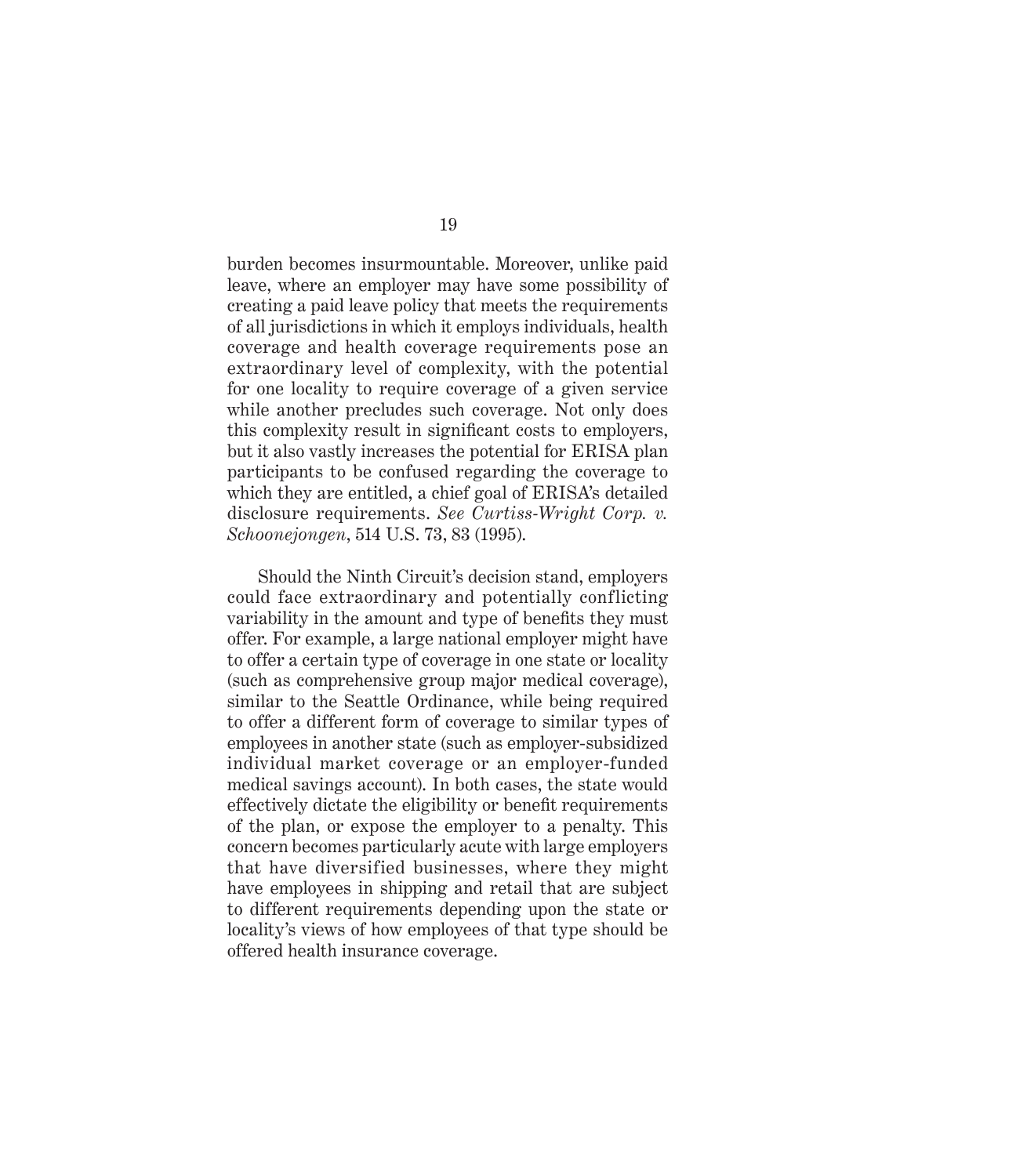To be clear, under ERISA, such a result is not permitted. It would lead to a complete erosion of uniform plan administration. Notwithstanding this fact, the Ninth Circuit would view both states and localities as having this flexibility as long as employers could comply by incurring some expense outside the plan (*i.e.*, the "or-pay" option). As a practical matter, the employer would be required to create separate plans or benefit arrangements for separate groups of employees depending on their residency or place of employment. Of course, this is precisely what the Seattle Ordinance accomplishes because the tax benefits to employees of receiving health insurance coverage through a group health plan renders the "or pay" option all but meaningless—as a result, employers subject to the Seattle Ordinance must amend or create group health plans to meet local requirements in Seattle. And, the concept that such local activity is limited to Seattle has been dispelled by *amici* city and local governments in the case below. *The ERISA Indus. Comm. v. City of Seattle,* No. 20-35472, 2020 WL 6682044, at \*29 (9th Cir. 2020) ("Other large cities, including New York and Los Angeles, are also pursuing local healthcare reforms.").

While this type of activity is not cabined to the Ninth Circuit, even within the confines of the Ninth Circuit, employers face significant administrative burdens. For example, a hotelier with venues in Seattle,<sup>9</sup> San Francisco,<sup>10</sup>

<sup>9.</sup> *See* Seattle Ordinance.

<sup>10.</sup> *See* S.F., Cal., Admin. Code ch. 14, S.F. Health Care Security Ordinance, https://codelibrary.amlegal.com/codes/san\_francisco/ latest/sf\_admin/0-0-0-9099.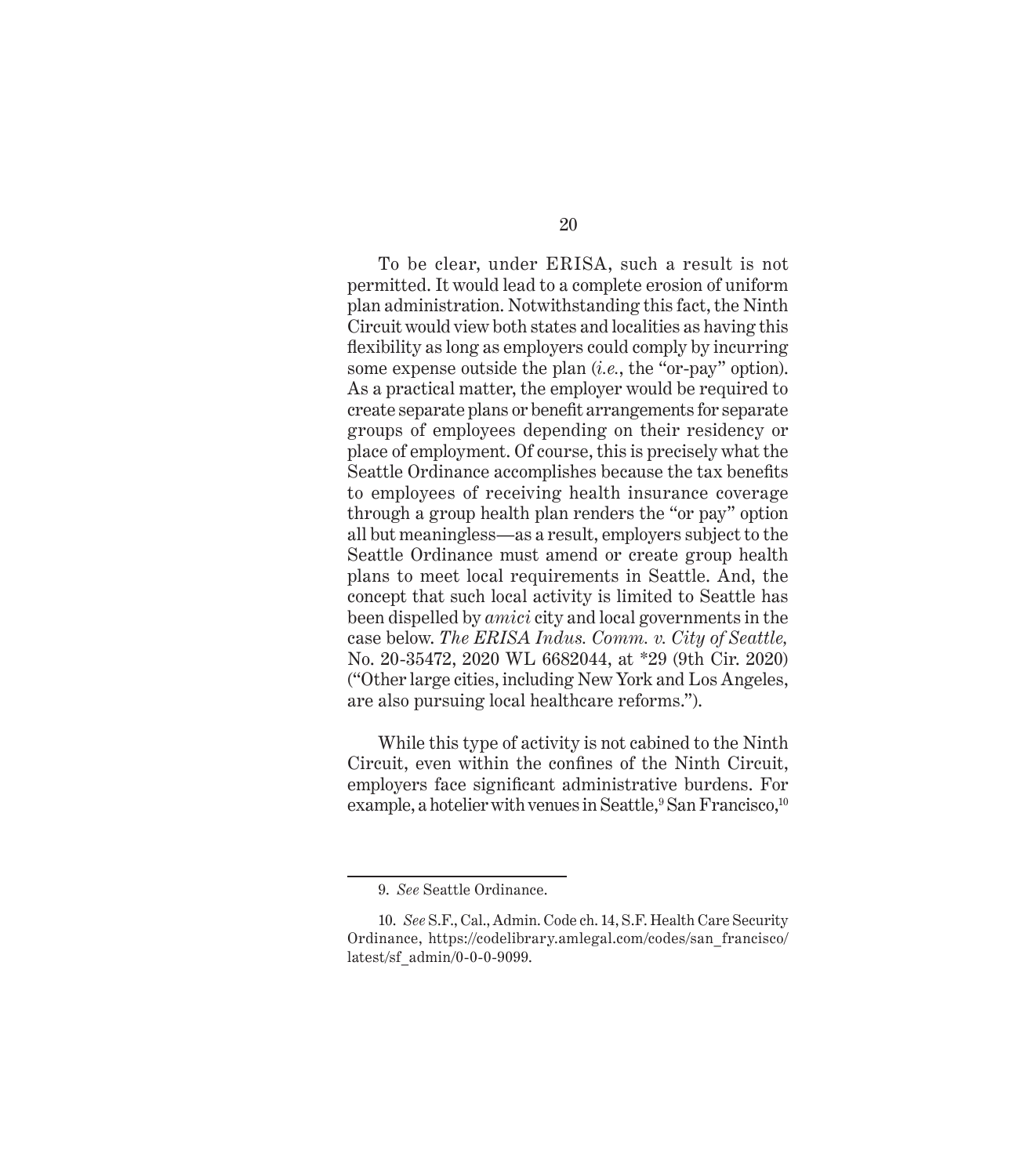and Oakland,<sup>11</sup> potentially faces three distinct mandates with respect to the health care it offers its employees. When employers are forced to deal with the administrative costs associated with meeting these various local regimes, a number of results can ensue. These state and local laws result in less efficient, more costly coverage, which in turn has the effect of either reducing the generosity of benefits for employees as a whole, increasing the cost to employees of the coverage, or limiting coverage for employees in other localities.

As this Court has made clear, ERISA's preemptive force is extensive, and is focused largely on providing a regulatory regime where employer plans can operate under uniform coverage and benefit rules. *Rutledge*, 141 S. Ct. at 480; *Gobeille*, 577 U.S. at 320; *Egelhoff*, 532 U.S. at 148. ERISA's preemption provision embodies the "congressional goal of 'minimiz[ing] the administrative and financial burden[s]' on plan administrators—burdens ultimately borne by the beneficiaries." *Egelhoff*, 532 U.S. at 149–50 (alteration in original). That goal is clearly frustrated by *Golden Gate* and the potential for increased burdens under *Golden Gate* appears more apparent today than it has since the Ninth Circuit ruled. Because there is no doubt that the dilemma faced by a hotelier in the Ninth Circuit, let alone a nationwide employer facing our hypothetical conflicting laws, was one Congress intended to foreclose, the Ninth Circuit's rule must fall in the face of ERISA preemption.

<sup>11.</sup> Oakland, Cal., Mun. Code ch. 5.93, Hotel Minimum Wage and Working Conditions, https://library.municode.com/ca/ oakland/codes/code\_of\_ordinances?nodeId=TIT5BUTAPERE\_ CH5.93HOMIWAWOCO.